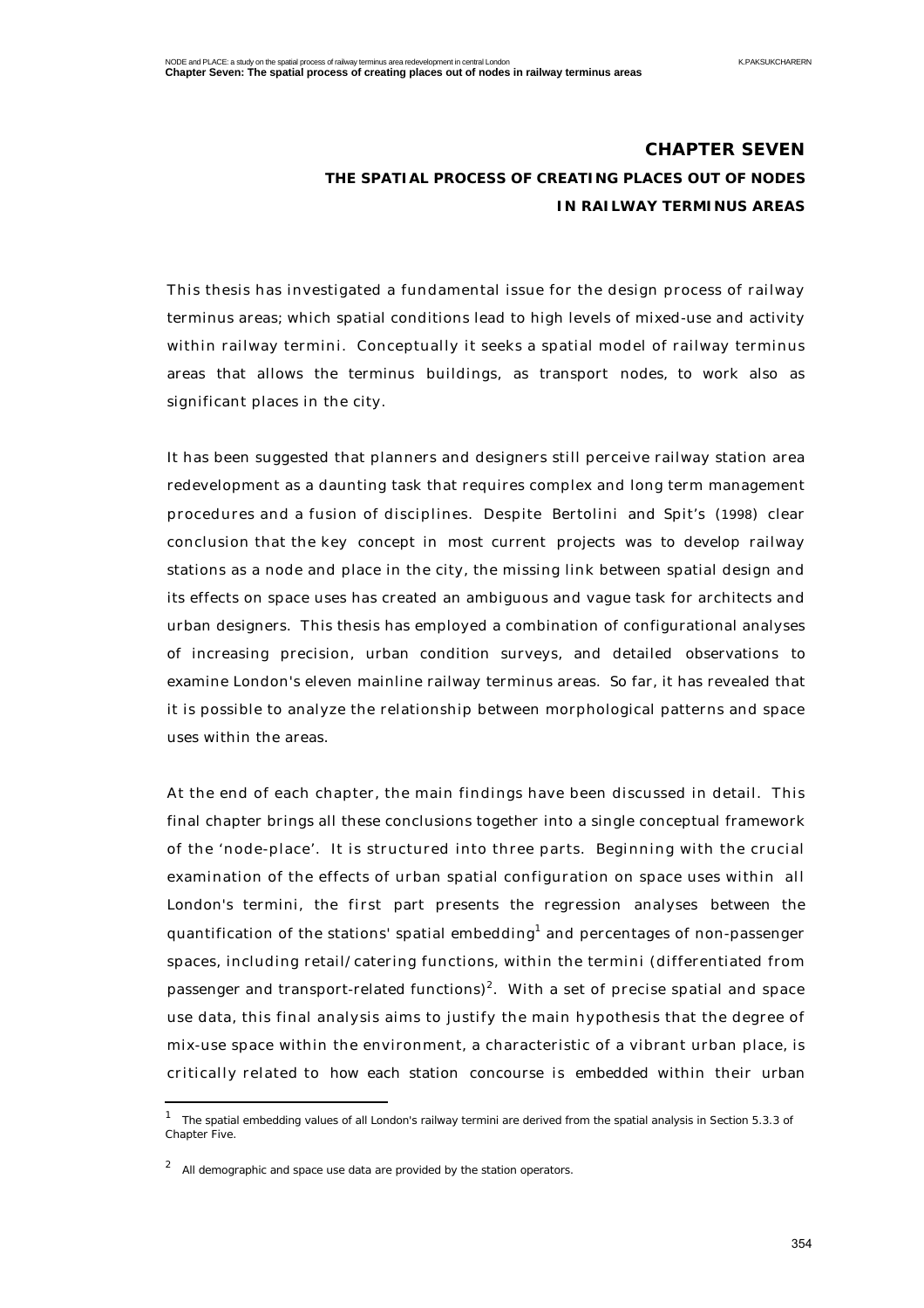settings, each with distinctive spatial structures. In the second part of this chapter, each of London's railway termini will be reviewed in the light of their node and place characteristics, and further consideration will be given to their development potential based on the outcomes of the whole research. The final epilogue concludes by suggesting a theoretical model in which a railway terminus can be transformed from a node into a place.

# **7.1 REGRESSION ANALYSIS: The relationship between spatial embedding values and non-transport related space uses of the railway terminus buildings**

It has been suggested in the preceding chapter that the integrated spatial grid networks of sub-areas around some of London's termini such as Liverpool Street, Fenchurch Street, Victoria, Charing Cross, and Cannon Street Stations, sustain high levels of natural movement because their external structures cause very little interruption to the spatial context. However, the spatial embedding analysis in chapter five (section 5.3.3) revealed that only Liverpool Street Station appears to have its internal space well embedded in the local and global spatial grid structures. The station outperforms the others by improving to a greater extent the local and global integration including the intelligibility values of its urban setting.

Based on Hillier's ideas of natural movement and the movement economy, the main proposition for successfully creating a place out of a transport node such as a railway terminus is to embed its internal space into the local grid network so that the node itself becomes an integrated part of the local pedestrian movement system. Practically, this means creating 'urban grid related movement' to complement the deterministic 'station related movement' inside the terminus building. This is similar to the principle of how the spatially integrated sub-areas around some terminus structures sustain good levels of natural movement to complement the deterministic movement attracted and generated by the station entrances (as discussed in chapter six). The conjecture is that the level of urban dwellers naturally drawn into any given railway terminus building is dependent on the degree to which its internal space is embedded within the urban spatial structure. These 'other station users', categorised as 'non-passengers' as opposed to 'passengers' entering the stations to board trains or other transport modes, belong to the local movement system of the terminus area and their levels are largely determined by the urban grid configuration, following the theory of natural movement.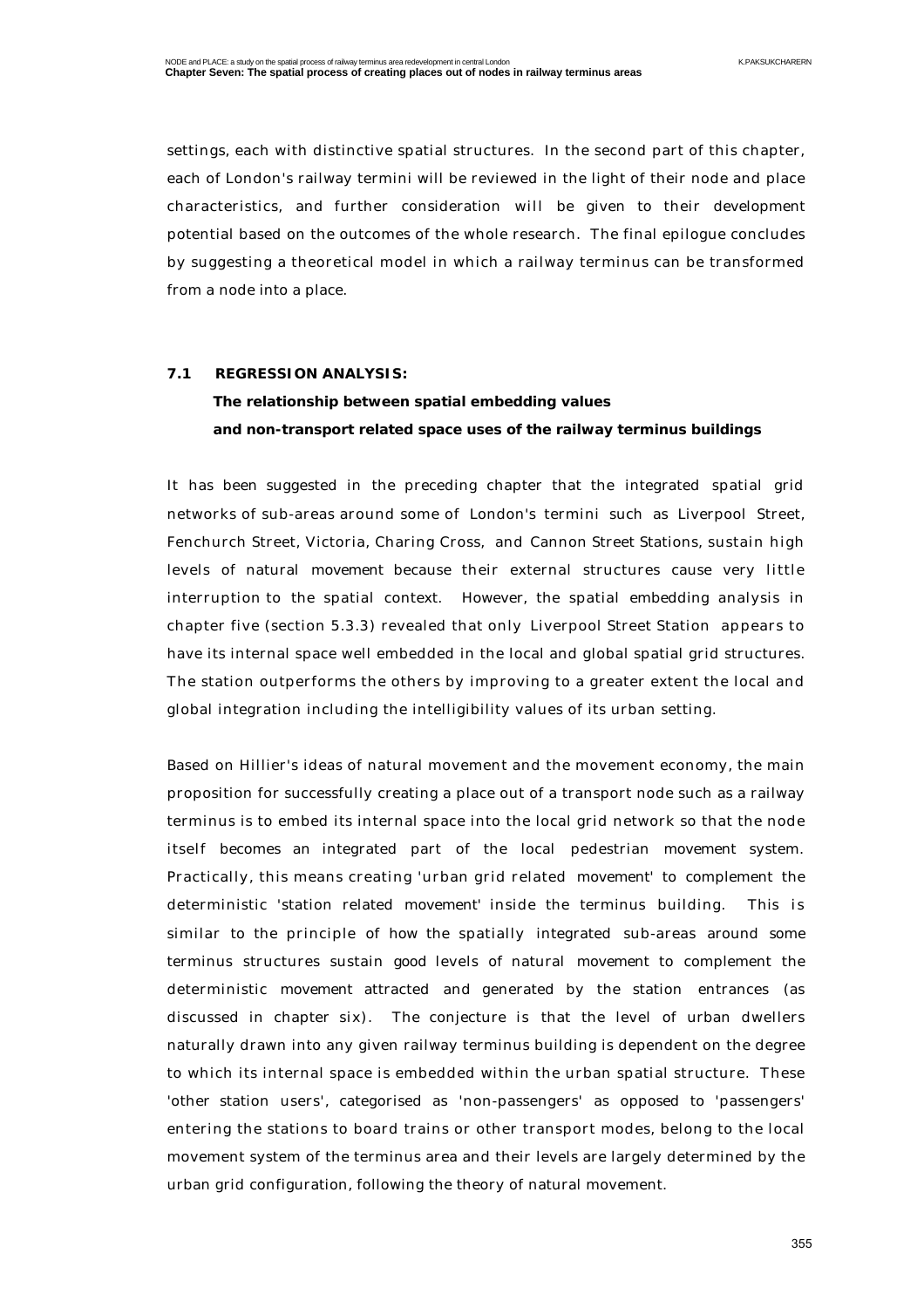Through the movement economy process, the successful development of movementseeking functions such as retail and catering facilities is thus more likely to occur within station concourses that are used to a greater extent by the non-passengers whose numbers are not affected by the train timetable but remain constant throughout the day. The ratio of these urban facilities to all public accessible areas inside the termini can then also be examined in relation to the spatial embedding values of the termini, addressing the likely profit-making considerations faced by station operators. Transport nodes such as railway termini, whose internal spaces have a good degree of mix among not only station users - both passengers and nonpassengers – but also mixed types of activity - both transport and non-transport related facilities - then become vibrant urban places in their own right. This conjecture will be justified by the strong relationship between the ratios of nonpassenger and retail/catering spaces recorded within the terminus buildings and their spatial embedding values.

The final regression analyses are based on the spatial embedding variables derived from section 5.3.3 of chapter five and the space use data supplied by the station operators<sup>3</sup>. Table 7.1 illustrates all variables for all London's eleven termini in the form of a single data table. Columns A and B list global and local spatial embedding values respectively $\rm ^4$ . In order also to examine if the non-transport related internal space uses are influenced by the degree to which the terminus spaces enhance the intelligibility of their urban surroundings, column C (the ratio of the intelligibility value of the area with and without the terminus space<sup>5</sup>) is also included in the statistical analyses.

Columns D-L list the internal space use data of all London's termini including the related calculations. The two key dependent variables that will be examined separately in relation to the three independent spatial variables mentioned above (columns A-C) are shown in column E (percentage of non-passenger) and column L (percentage of retail and catering spaces inside the termini).

 3 The internal space use data for *Charing Cross, Liverpool Street, Victoria, Euston, Waterloo, London Bridge, Paddington,* and *King's Cross Stations* was provided by Railtrack (currently dissolved). The data for *Fenchurch Street* and *Marylebone Stations* was provided by C2C Railways and Chiltern Railways respectively. The data for *Cannon Street Station* is from London Bridge Station's operator who presently operates both stations.

<sup>&</sup>lt;sup>4</sup> Refer to section 5.3.3. The global spatial embedding value of the terminus space is the ratio between mean global integration value of the station's modeling area with the terminus space and that without (µ.intN.w.intl//wo.intl) while the local spatial embedding value of the terminus space, the ratio between mean local integration value of the station's modeling area with the terminus space and that without ( $\mu$ .int3.w.intl//wo.intl)..

 $5$  Refer to Section 5.3.3 for the ratio of the intelligibility value of the station's modeling area with the terminus space and that without (intllgblty.w.intl.//wo.intl.)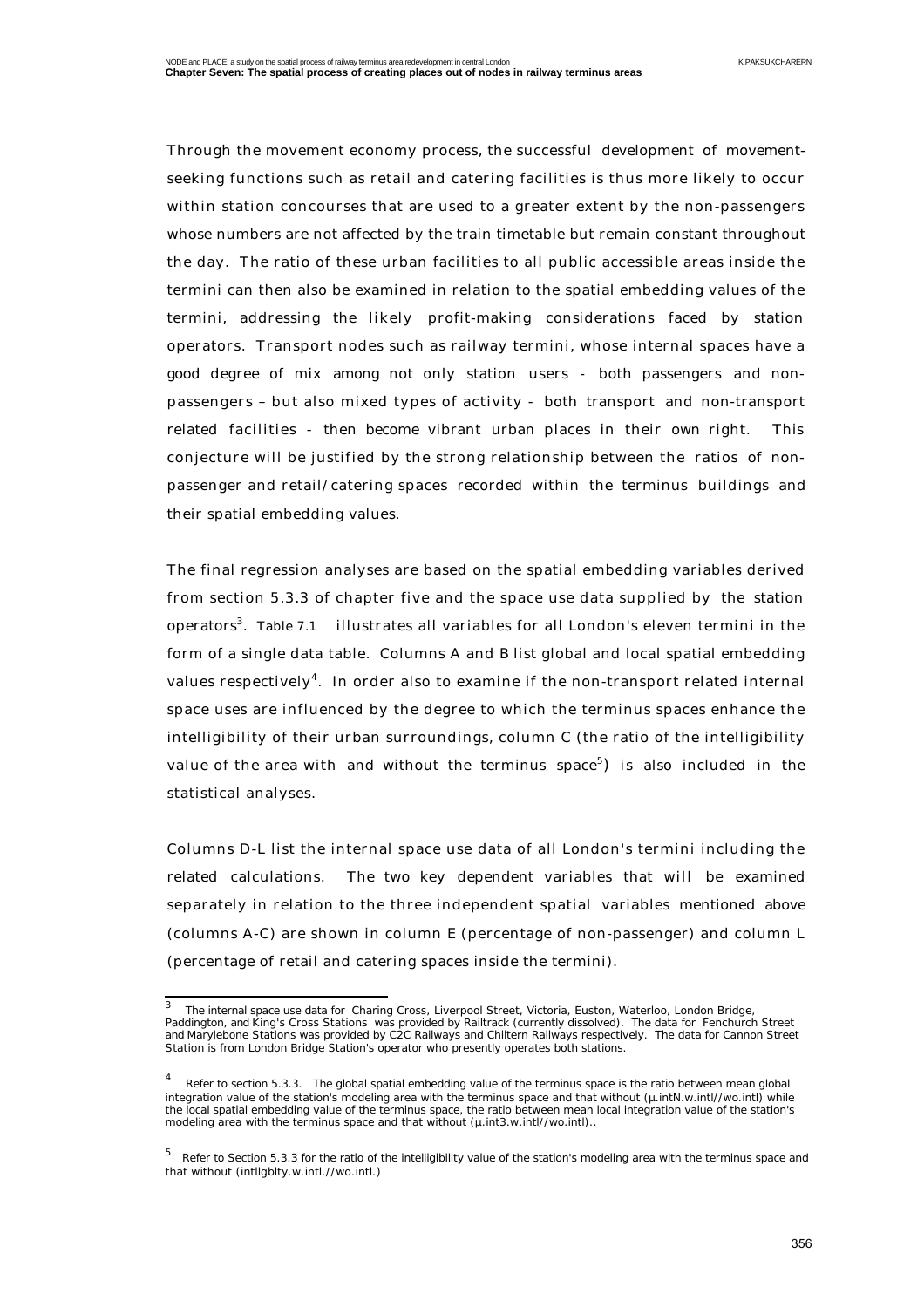| column                                   | A                        | в                      | C                |               |                 |               |              |               |                |
|------------------------------------------|--------------------------|------------------------|------------------|---------------|-----------------|---------------|--------------|---------------|----------------|
|                                          | $\mu$ . int $N$ . w. int | $\mu$ .int3.w.int      | intllgblty.w.int |               |                 |               |              |               |                |
|                                          | //wo.int                 | //wo.int               | wo.int           |               |                 |               |              |               |                |
| <b>Cannon Street</b>                     | 1.0006                   | 0.998                  | 0.9976           |               |                 |               |              |               |                |
| <b>Charing Cross</b>                     | 1.0009                   | 1.000                  | 0.9994           |               |                 |               |              |               |                |
| <b>Liverpool Street</b>                  | 1.0304                   | 1.012                  | 1.0767           |               |                 |               |              |               |                |
| <b>Victoria</b>                          | 1.002                    | 1.000                  | 1.0036           |               |                 |               |              |               |                |
| <b>Fenchurch Street</b>                  | 0.9812                   | 0.9883                 | 0.986            |               |                 |               |              |               |                |
| <b>Euston</b>                            | 1.0019                   | 0.9996                 | 1.0018           |               |                 |               |              |               |                |
| <b>Marylebone</b>                        | 1.0004                   | 0.999                  | 1.002            |               |                 |               |              |               |                |
| <b>Waterloo</b>                          | 1.0007                   | 0.998                  | 1.000            |               |                 |               |              |               |                |
| <b>London</b> bridge                     | 1.003                    | 1.000:                 | 1.0037           |               |                 |               |              |               |                |
| <b>Paddington</b>                        |                          | 0.998                  | 1.0021           |               |                 |               |              |               |                |
| <b>King's Cross</b>                      | 1.0017                   | 0.999'                 | 0.988            |               |                 |               |              |               |                |
| column                                   | D                        | п                      |                  | G             | н               | п             | J            | к             | п              |
|                                          |                          |                        |                  |               |                 |               |              |               |                |
|                                          | $%$ of                   | $%$ $\alpha$           | interna          | interna       |                 | total interna | $%$ $\alpha$ | % $\alpha$    | $%$ $\alpha$   |
|                                          |                          | passenger non-passenge | retail are:      | catering area | total $F + C$   | public area   | interna      | interna       | $J+K$ areas    |
|                                          |                          |                        | (sq.m.)          | (sq.m.)       | (sq.m.)         | (sq.m.)       | retail area  | catering area |                |
| <b>Cannon Street</b>                     | 90                       | 1(                     | 388              | 25!           | 643             | 1890          | 20.5         | 13.5          | 34             |
| <b>Charing Cross</b>                     | 80                       | 2(                     | 481              | 563           | 1044            | 2480          | 19.3         | 22.6          | 41.9           |
| <b>Liverpool Street</b>                  | 60                       | 40                     | 2310             | 2103          | 441.            | 9000          | 25.6         | 23.4          | 4 <sup>5</sup> |
| <b>Victoria</b>                          | 82                       | 15                     | 1830             | 1404          | 323.            | 7099          | 25.8         | 19.8          | 45.6           |
| <b>Fenchurch Street</b>                  | $n/\epsilon$             | n/i                    | 68               | 87            | 15 <sub>1</sub> | 890           | 7.6          | 9.8           | 17.4           |
| <b>Euston</b>                            | 82                       | $1\xi$                 | 60 <sub>4</sub>  | 1212          | 1810            | 5310          | 11.4         | 22.8          | 34.2           |
| <b>Marylebone</b>                        | 88                       | 1 <sup>2</sup>         | 195              | 225           | 420             | 1250          | 15.6         | $1\ell$       | 33.6           |
| <b>Waterloo</b>                          | 87                       | 15                     | 812              | 1550          | 236:            | 590.          | 13.5         | 26.1          | 40             |
| <b>London bridge</b>                     | 88                       | 1 <sup>2</sup>         | 738              | 540           | 1271            | 320.          | 23.1         | 16.8          | 39.9           |
| <b>Paddington</b><br><b>King's Cross</b> | 91<br>86                 | š                      | 415<br>308       | 1053<br>729   | 1468<br>103     | 450.<br>292   | 9.2<br>10.5  | 23.4<br>2:    | 32.6<br>35.5   |

#### **Table 7.1: Spatial embedding values and internal pedestrian space use data for London's railway termini**

The stepwise regression analyses shown in Tables 7.2-7.3 reveal that the local spatial embedding values (column B in Table 7.1 ) generally outperform the other two spatial variables. This means the number of non-passengers and the amount of retail/catering spaces inside the termini are most influenced by how their internal spaces are embedded within their local grid configuration (integration 3). This is similar to pedestrian movement levels around the terminus structures which are also found to be most influenced by how the grids are structured to benefit local-scale movement in the areas, confirmed by the regression analyses in chapter  $\mathrm{six}^6.$ 

### **Table 7.2: Stepwise regression analysis: percentage of non-passengers inside London's railway termini and spatial embedding variables**

|                               | PERCENTAGE OF NON-PASSENGER in London's termini<br>vs.3 independent variables<br>* µ.intN.w.intl//wo.intl<br>* µ.int3.w.intl//wo.intl |            |             |              | $\mathbb{R}$ :             | R-squared: | (Last Step) STEP NO.1 VARIABLE ENTERED X1: µ.int3.w.intl//wo.int<br>Adi. R-squared: Std. Error: |              |         |
|-------------------------------|---------------------------------------------------------------------------------------------------------------------------------------|------------|-------------|--------------|----------------------------|------------|-------------------------------------------------------------------------------------------------|--------------|---------|
|                               | * intllgblty.w.intl//wo.intl                                                                                                          |            |             |              | .793                       | .629       | .576                                                                                            | 2.5          |         |
| F to Enter                    |                                                                                                                                       |            |             |              | Analysis of Variance Table |            |                                                                                                 |              |         |
| F to Remove                   |                                                                                                                                       | 3.996      |             |              | Source                     | DF:        | <b>Sum Squares:</b>                                                                             | Mean Square: | F-test: |
| Number of Steps               |                                                                                                                                       |            |             |              | <b>REGRESSION</b>          |            | 74.247                                                                                          | 74.247       | 11.878  |
| Variables Entered             |                                                                                                                                       |            |             |              | <b>RESIDUAL</b>            |            | 43.753                                                                                          | 6.25         |         |
| Variables Forced              |                                                                                                                                       | 00         |             |              | <b>TOTAL</b>               | 8          | 118                                                                                             |              |         |
| Variables in Equation         |                                                                                                                                       |            |             |              | Variables Not in Equation  |            |                                                                                                 |              |         |
| Parameter:                    | Value:                                                                                                                                | Std. Err.: | Std. Value: | F to Remove: | Parameter:                 | Par. Corr: | F to Enter:                                                                                     |              |         |
| <b>INTERCEPT</b>              | $-3588.477$                                                                                                                           |            |             |              | $\mu$ .intN.w.intl//367    |            | .935                                                                                            |              |         |
| $\mu$ .int3.w.intl// 3604.199 |                                                                                                                                       | 1045.751   | .793        | 11.878       | intllgblty.w.int.l027      |            | .004                                                                                            |              |         |

 $\overline{a}$ 6 See **Table 6.4** and **Plate 6.2** in **Section 6.2.1:** *Methods of the statistical analysis*.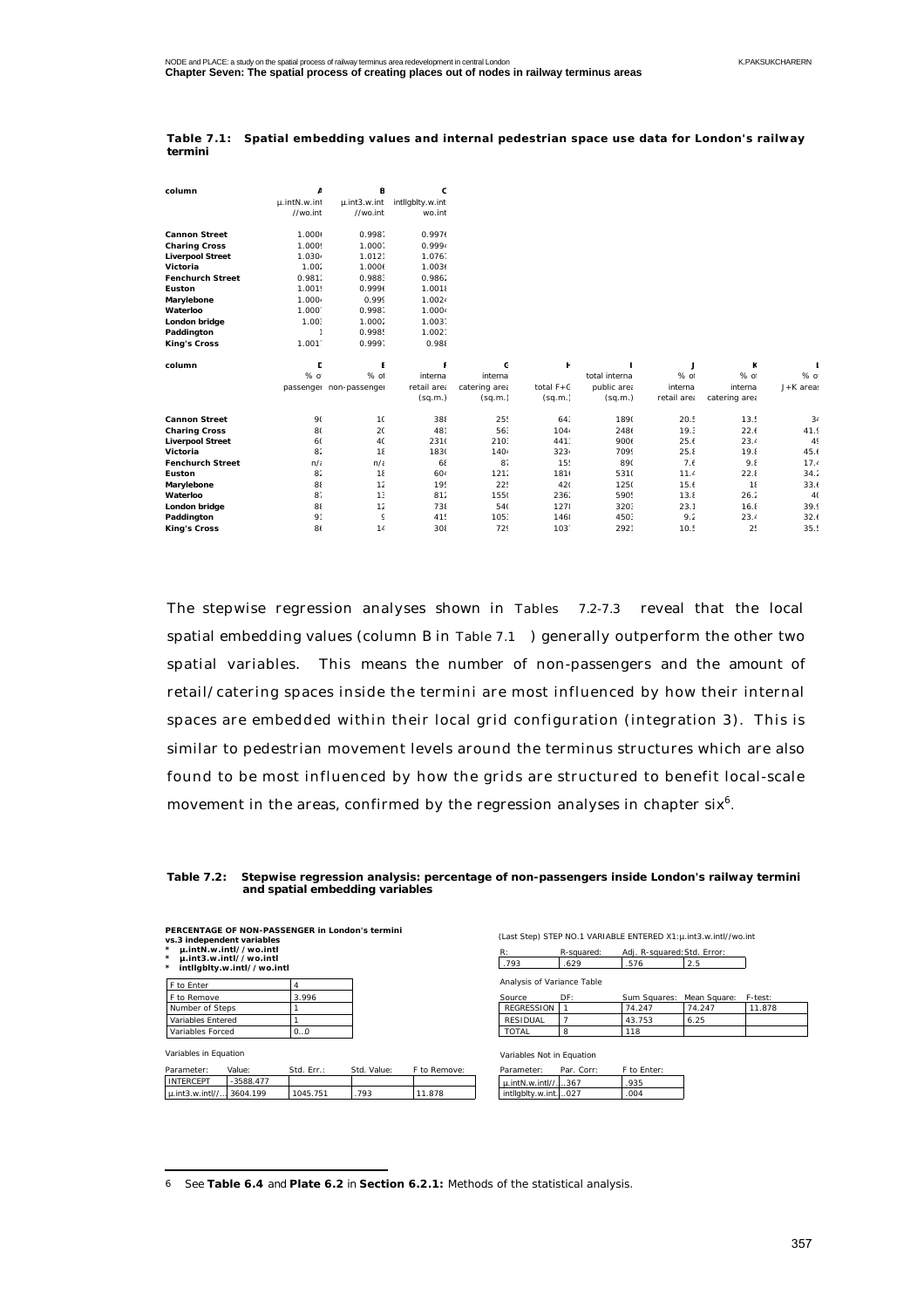| Table 7.3: Stepwise regression analysis: percentage of retail and catering spaces inside London's |
|---------------------------------------------------------------------------------------------------|
| railway termini and spatial embedding variables                                                   |

**PERCENTAGE OF RETAIL AND CATERING AREAS in London's termini** 

**vs.3 independent variables \* µ.intN.w.intl//wo.intl \* µ.int3.w.intl//wo.intl** 

| F to Enter              |       |
|-------------------------|-------|
| F to Remove             | 3.996 |
| Number of Steps         |       |
| Variables Entered       |       |
| <b>Variables Forced</b> | 0.0   |

(Last Step) STEP NO.1 VARIABLE ENTERED X2:µ.int3.w.intl//wo.int R: .793 R-squared: .629 Adj. R-squared: Std. Error: .576 2.5

Analysis of Variance Table DF: Sum Squares: Mean Square: F-test: Source

.367 .935

 $.004$ 

Variables Not in Equation

intllgblty.w.int…

 $\mu$ intN.w.intl//. .367

Parameter: Par. Corr: F to Enter:

| <b>REGRESSION</b> |   | 74.247 | 74.247 | 11.878 |
|-------------------|---|--------|--------|--------|
| <b>RESIDUAL</b>   |   | 43.753 | 6.25   |        |
| <b>TOTAL</b>      | o | 118    |        |        |
|                   |   |        |        |        |

Variables in Equation

 $\overline{a}$ 

| Parameter:                    | Value:      | Std. Err.: | Std. Value: | F to Remove: |
|-------------------------------|-------------|------------|-------------|--------------|
| <b>INTERCEPT</b>              | $-3588.477$ |            |             |              |
| $\mu$ .int3.w.intl// 3604.199 |             | 1045.751   | 793         | 11.878       |

Plate 7.1a shows the simple regression analysis between local spatial embedding values (column B in Table 7.1 ) and the percentage of non-passengers inside all London's termini excluding Fenchurch Street Station  $^7$  (column E in Table 7.1  $\,$  ). The scattergram reveals a strong correlation, with an R-squared value of 0.922. However, the scatters are not evenly distributed along the regression line due to a large margin between Liverpool Street Station, positioned at the top right corner, and the other termini, grouped in the bottom left. This is because Liverpool Street Station significantly outperforms the other termini in terms of its degree of spatial embedding as well as the percentage of non-passengers the terminus draws into its internal space. The simple regression analysis (Plate 7.1b ) with Liverpool Street Station excluded in order to reveal a truer picture of the relationship between both variables in all other stations, still gives a striking result. The scattergram shows a strong correlation with an R-squared value of 0.629.

**Plate 7.1: Regression analysis: percentage of non-passenger inside London's railway termini and their local spatial embedding values**



The simple regression analysis, depicted in Plate 7.2a-b , between local spatial embedding values (column B in Table 7.1 ) and percentage of retail/catering spaces

<sup>7</sup> According to the interview with the station manager of C2C Railways, the operator of Fenchurch Street Station, C2C has no record of demographic data on percentages of passenger and non-passenger. It might be possible that the number of non-passenger is very low because this small and elevated station is rather segregated from the street level. According to the initial survey (see **Appendix-A**), the station is heavily used only during the morning and evening peak periods and left almost vacant for most times of the day.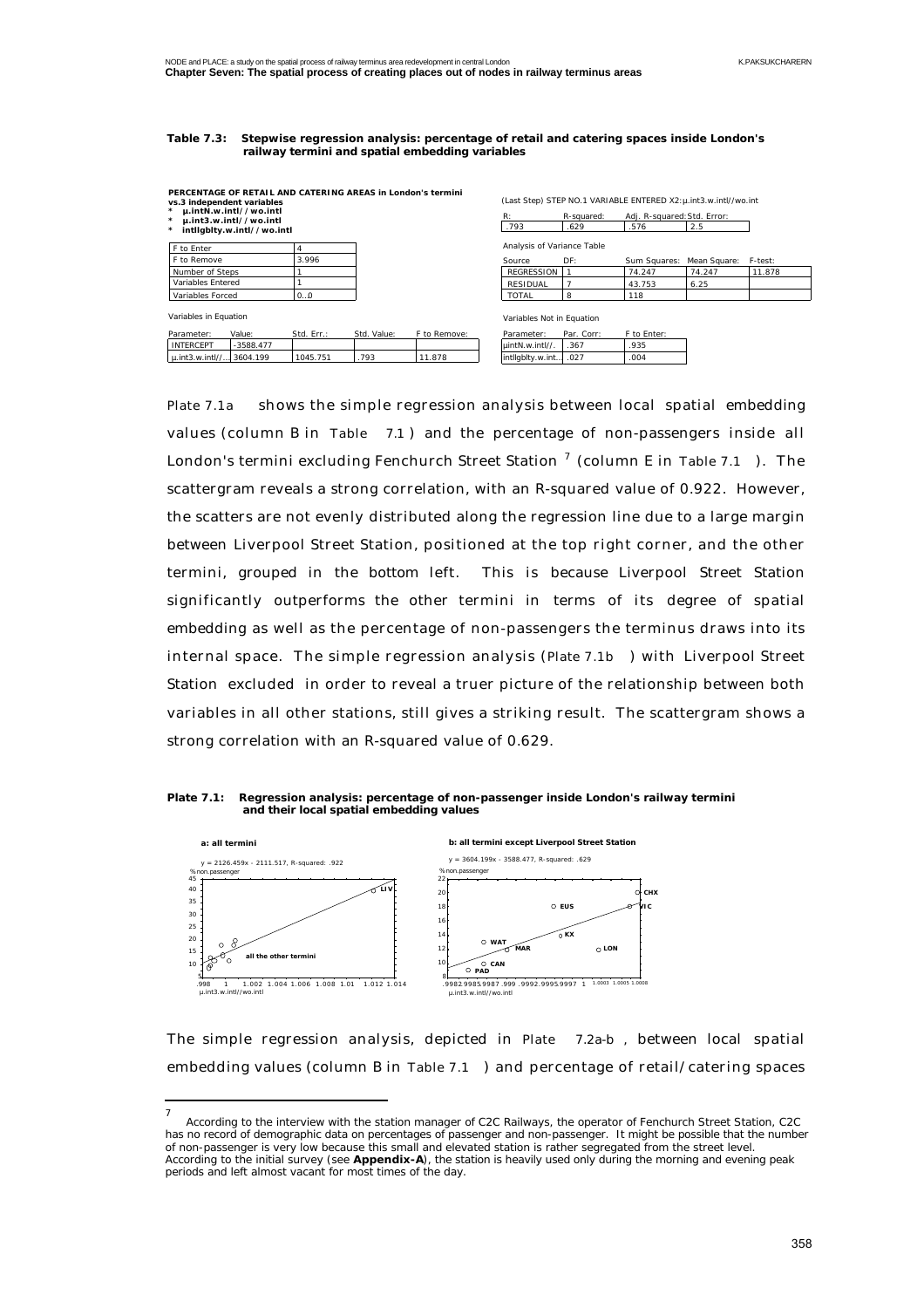within all eleven termini (column L in Table 7.1 ) shows a rather similar pattern. In the first scattergram, two large margins are caused by Fenchurch Street Liverpool Street Stations which are apparently isolated from the rest of the group. While Liverpool Street Station, positioned at the top right corner, apparently greatly outperforms the others, Fenchurch Street Station is contrarily the worst in the group, located to the bottom left. However, the exclusion of these two exceptional cases in the next scattergram (Plate 7.2b ) still reveals a strong correlation with an R-squared value of 0.557.

**Plate 7.2: Regression analysis: percentage of retail and catering spaces inside the railway termini and local spatial embedding values**



The results are striking. Both simple regression analyses confirm that the more the terminus building spatially embeds within its local grid structure, the more it attracts non-passenger users and influences the development of retail and catering spaces within its internal space.

The terminus building that makes its urban setting more locally integrated within the city, demonstrated by an increase in mean local integration values for the area after its internal space is included, makes the terminus area more accessible for local scale journeys. Its internal space, which becomes an integrated part of those journeys, is thus likely to be used by more urban dwellers and subsequently attract more retail and catering spaces that would take advantage of their through movement. The station where various types of people and activity, both transport and nontransport related, converge throughout different times of the day would never be left entirely vacant even during the station's off-peak periods due to the continuous flow of natural movement sustained by the urban grid configuration itself.

Through a set of precise spatial and space use data, the statistical analyses verify that the process of creating a place out of a transport node such as a railway terminus is critically related to spatial variables. It also establishes the crucial fact that the railway terminus that is most likely to function as a vibrant urban place, with good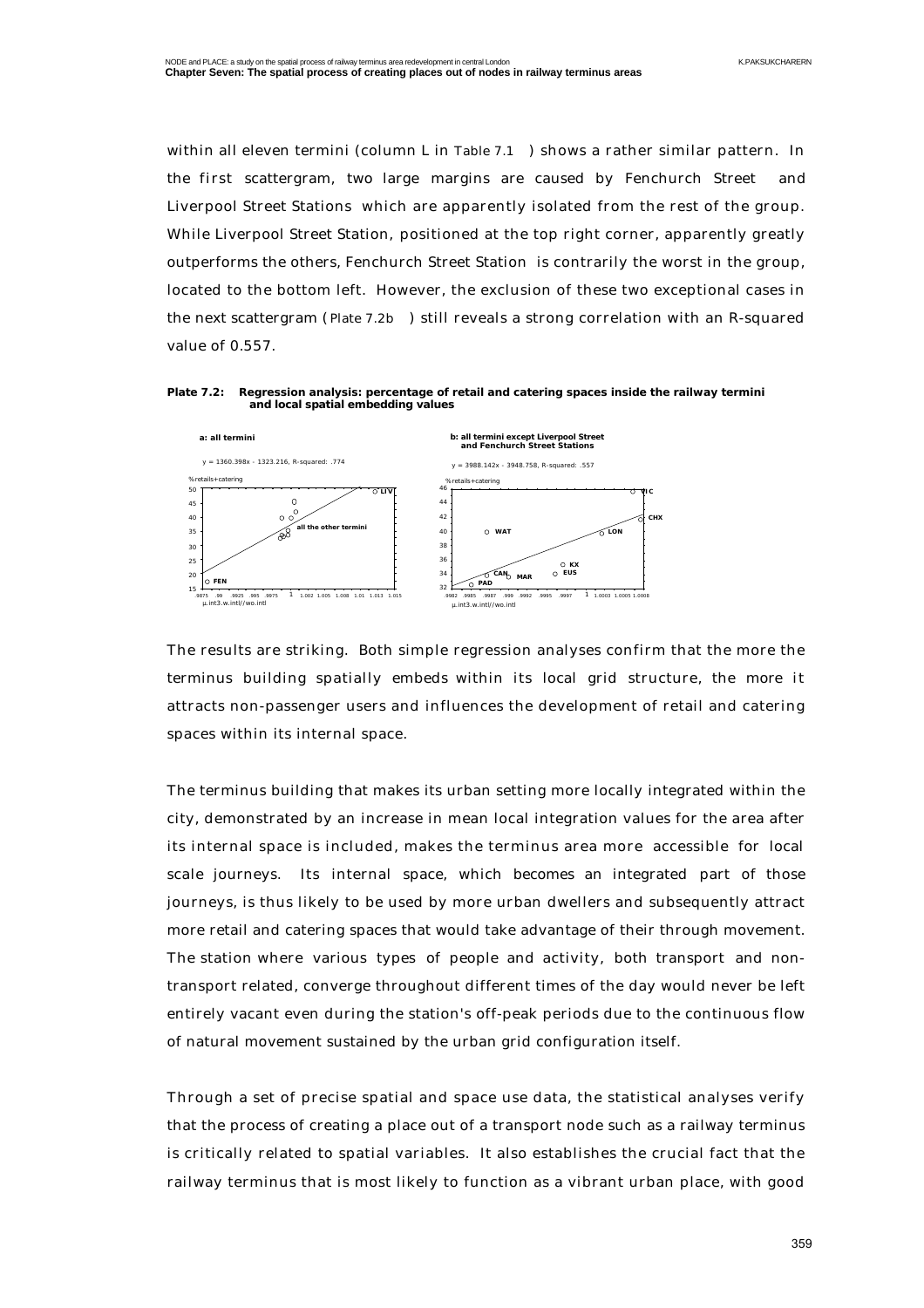degrees of mixed station users and activities in its internal environment, has to act as a 'configurational attractor'.

Liverpool Street Station, the only successful case, reveals that to enable this to happen, the station's surrounding grids have to be well interconnected and integrated within the larger urban spatial network. Its annexed urban redevelopment not only eliminates the spatial incision caused by the railway lines but also utilises its spatial potential by drawing several important integrators into both the site and the newly refurbished terminus building. A major transport node and 'point attractor' such as Liverpool Street Station, whose urban spatial structure allows its internal space to become a 'configurational attractor', thus becomes a vibrant urban place in its own right.

## **7.2 LONDON'S MAINLINE RAILWAY TERMINUS AREAS: A review of their node and place characteristics and development potential**

It appears that the outstanding success of Liverpool Street Station cannot be easily imitated elsewhere due to its unique spatial layout and relationship to the city. The distinctive urban spatial configurations of London's railway terminus areas, caused by the initial layouts of the terminus structures in different locations and a long process of the areas' evolution $^{\rm 8}$ , make all the termini idiosyncratic nodes and places in the city. Not all of them appear to achieve, or have a development potential to achieve, the ideal node-place synergy in railway terminus areas, as discussed in chapter two (section 2.2). The diagrammatic framework, shown again here in Plate 7.3 , envisages the final stage of a successfully evolving railway terminus area. It depicts the ideal circumstance whereby the terminus, as a major node of the transport network, has been transformed into a place and the formerly blighted immediate surroundings have also been revitalised as a vibrant urban setting. The successful redevelopment outcome is thus projected as a node-place railway terminus well embedded within its urban place setting in which a cluster of mix-use activities is found in and around the station building. The whole complex acts as a catalyst for further urban development which might lead to the station area becoming a rejuvenated local centre.

<sup>8</sup> Refer to **Section 4.1:** *Development of London's mainline railway termini* and **Section 4.2:** *The changing morphology of London's railway terminus areas* in chapter four.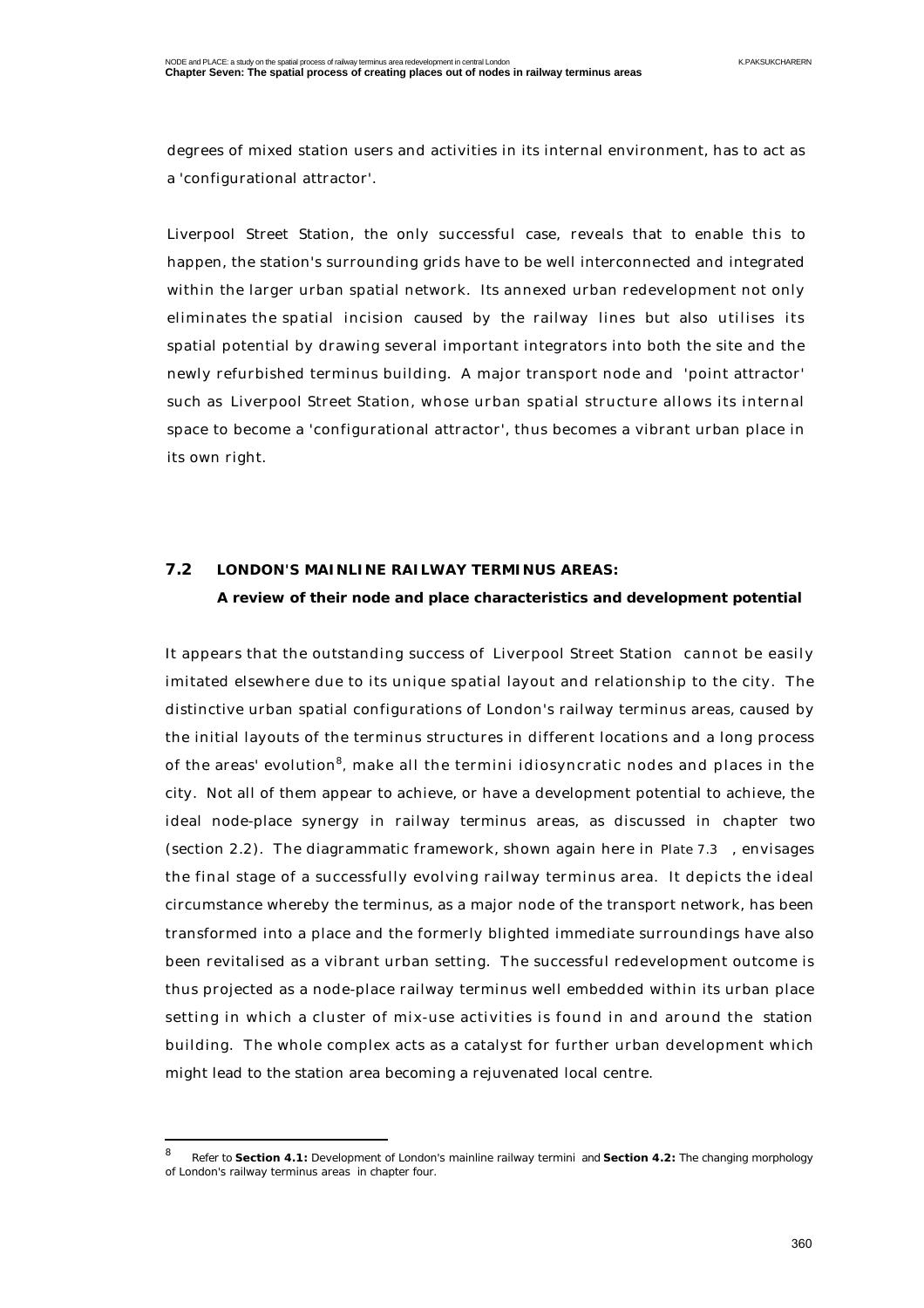

**Plate 7.3: The ideal model of node-place synergy in railway terminus area, further developed from the original Bertolini and Spit's model.**

Based on the outcomes of the whole research, the following review will discuss the potential for each of London's terminus areas in the light of this conceptual framework, showing how and why some nodes are more successful as places and possess more potential than others to be further developed as live centres, as defined by Hillier (2000).

\* **Liverpool Street Station** appears to be the only London terminus which is likely to achieve the ideal node-place synergistic model mentioned above. Having an important integrator extending all the way through its lower-level concourse hall from Eldon Street with another two integrators running across both of its upper-level promenades, its internal space becomes very well integrated in the spatial grid structure. The station has far better spatial embedding values, both locally and globally, than the other termini. It becomes, therefore, an important part of both local and global movement systems that pedestrians naturally use as a part of their journeys within the area. The station also improves the mean intelligibility value of its urban setting. This suggests that its existence enhances the navigational knowledge of pedestrians in the area, or expressed more formally, the quality off information about how the whole (global) area is structured that people derive when moving around locally.

High levels of non-transport related use and activity are found to be influenced by this well integrated internal space itself. The station attracts 40% of non-passenger users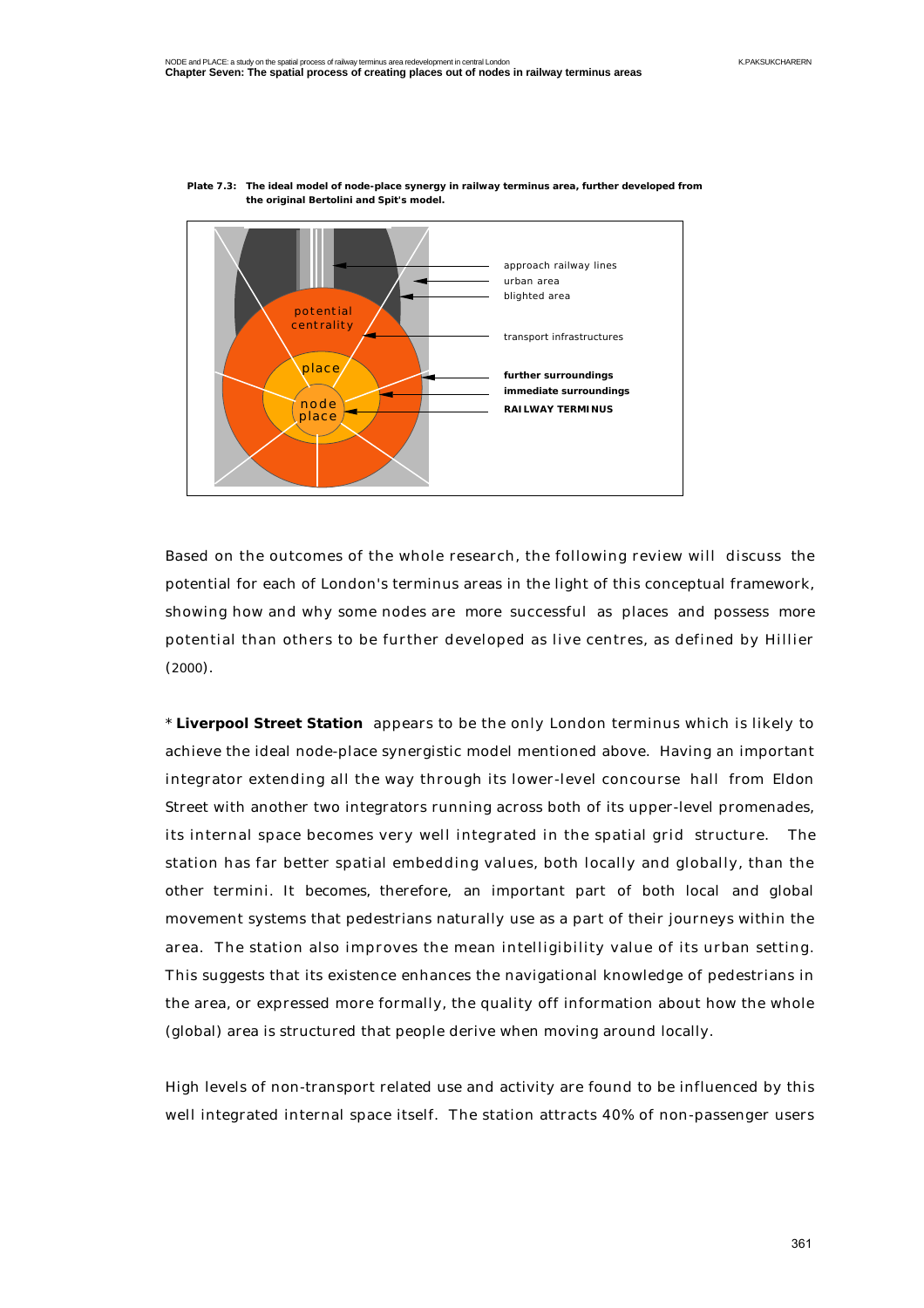and records 49% of retail and catering spaces $^9$ , almost half the number of all station users and half the amount of all public accessible spaces of the station concourse.

The dense and coherent grid-integration network of the station area greatly contributes to the success of the terminus as it provides the spatial potential for its concourse space to draw integration into itself. It thus seems that the station building and its surrounding spatial structures become unified as a single integrated grid network. This development potential of Liverpool Street Station provided by its spatial setting became tangible after the completion of the Broadgate Complex development which started prior to the refurbishment of the station itself. Using the air rights above the railway structures, the new development complex not only eliminates the urban incision formerly caused by the old Broad Street Station and the approach railway lines, but also draws integration into the site itself. In other words, the complex utilises the spatial potential of the larger urban network to integrate itself more fully within the city. The neighbourhoods on both sides of the railway tracks become reconnected by several integrators through the newly developed complex of mix business, retail and commercial land uses, including three new public squares. It also provides accessibility to the station's concourse space in all directions. High levels of movement, attracted by the station entrances and sustained by the integrated grid configuration, are evidenced in all sub-areas around the terminus. As a configurational attractor, the terminus which is knotted by transport networks has thus also become a node within the pedestrian network.

The initial development of the Broadgate Complex in the 1980s has been followed by several more phases, filling the building blocks and usable grounds into the vacant areas mostly located to its north along the railway lines. Other urban development projects of varied scales are also evident within the immediate surroundings of the complex especially to its east side around the Spitalfields area and its northwest around Shoreditch. The station area now accommodates both old and new land uses of mixed activity ranging from quiet residential, light industrial, warehouses and workshops to busy retail, commercial and business uses. Only the areas located alongside the railway tracks further down the lines are still left undeveloped and slightly blighted. However, it is clearly evident in the current figure and ground study of the station area that its figural block pattern becomes denser and more coherent as the urban grid network around the terminus structures becomes more intensified due to these fill-in developments.

<sup>9</sup> Refer to Table 7.1, column E: percentage of non-passenger and column L: percentage of retail and catering spaces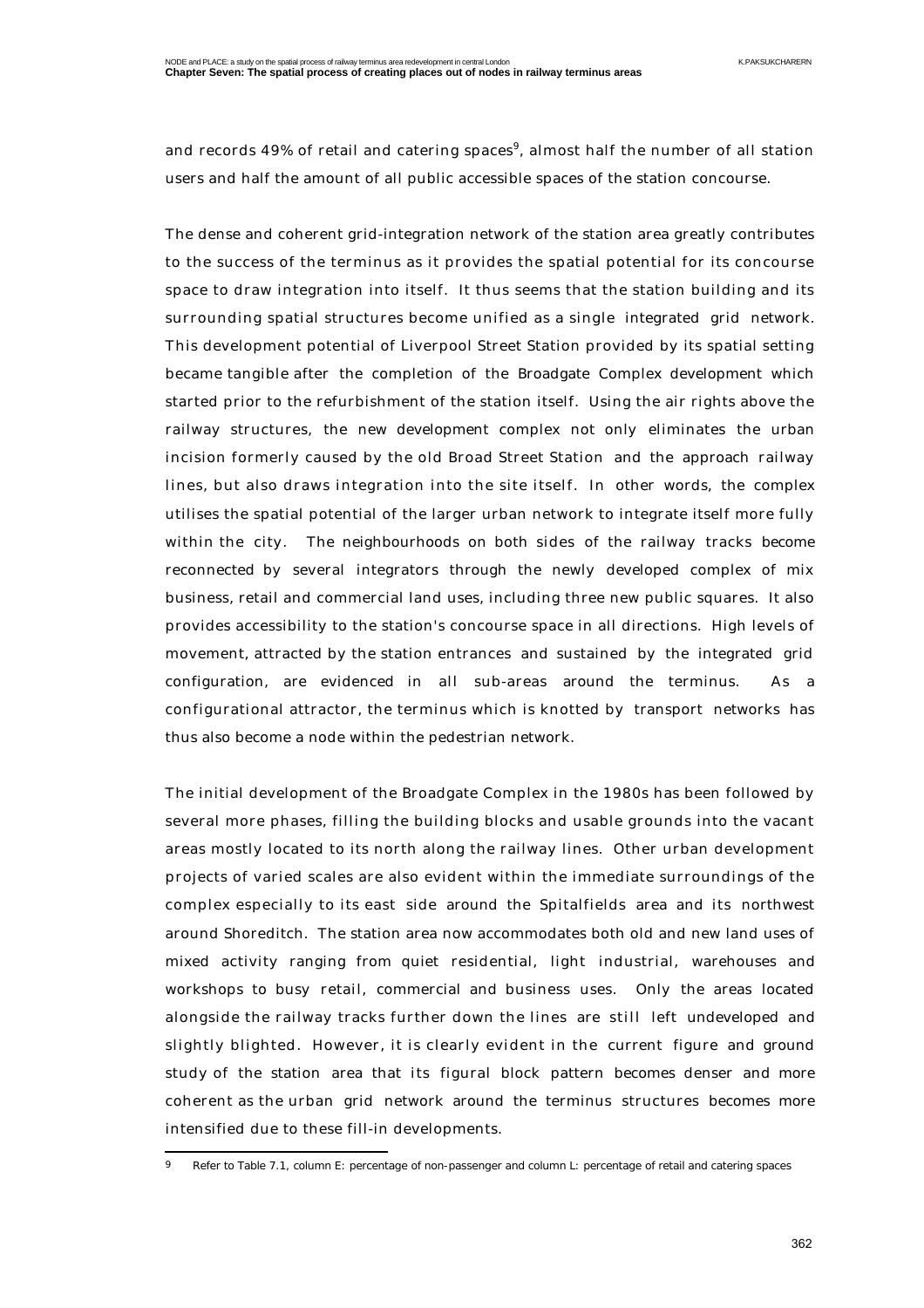From the morphological point of view, it thus seems that the Liverpool Street Station area has great potential to be further developed as a live centre, to use Hillier's terminology (2000). From the urban area severely scarred by the entangled railway structures of Broad Street, Liverpool Street and Bishopgate Stations, its spatial grid structure has been re-engineered to be more intensified and integrated with the city. The revival of natural movement into the area along with the add-on station related movement around the station due to its nature as a great movement attractor has subsequently influenced and even accelerated the movement economy process, resulting in a cluster of mixed uses and activity focusing in and around the terminus. This potential is strengthened by the fact that more and more urban development projects of mix land use are evident around the station's core complex which is constantly fluxed by both station-related and grid-related movements.

Plate 7.4 summarises the Liverpool Street Station area redevelopment strategy in a conceptual diagram. The terminus can be seen as a node and place well embedded within its urban place setting whereby a spatial potential to be further developed into a new local centre is also strongly evident.



**Plate 7.4: Diagram of LIVERPOOL STREET STATION AREA redevelopment strategy** 



\* **Victoria Station** is an enclosed node located within a mixed vibrant and quiet setting. Although its recently refurbished terminus building is located within a dense and integrated grid network and has several entrances situated in almost all directions, the internal space does not utilise the spatial potential provided by its urban setting to draw any significant integrator into itself. As a result, the terminus is not very well embedded spatially and even becomes a barrier to some of its surrounding grids. The concourse space attracts only 18% non-passengers, which is not proportionate with a rather high percentage of retail and catering spaces (45.6%). This high ratio of non-transport related facilities appears to be a result of the initial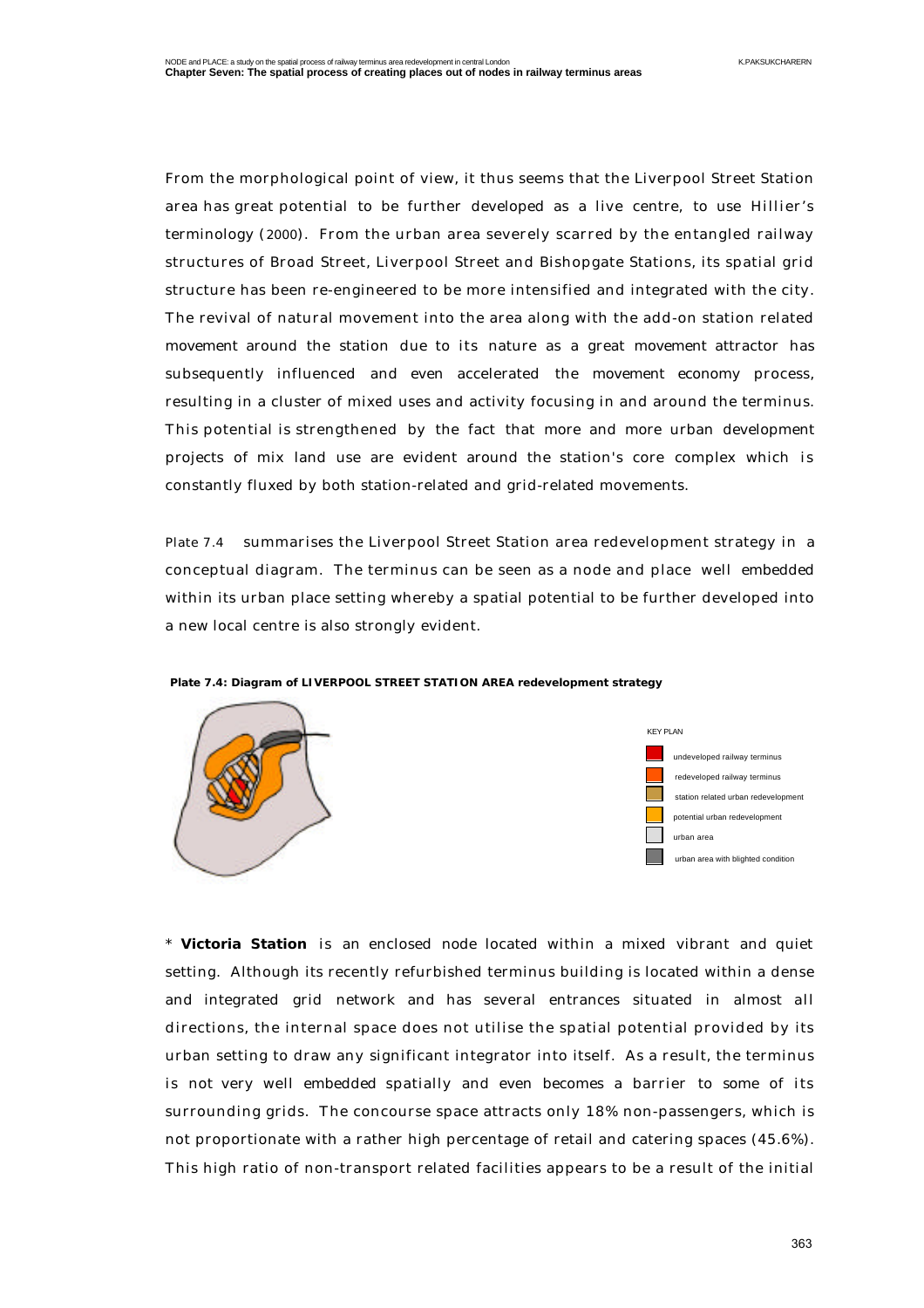refurbishment plan of the station operator. Its detailed internal study<sup>10</sup> revealed that the number of station users in Victoria Station would dramatically decrease during its off-peak periods such as the late morning and the late afternoon.

However, among all the other London's railway termini besides Liverpool Street Station, Victoria Station seems to be the next best terminus with a great potential to be further developed and achieve the ideal node-place synergy. This is because its surrounding grid network is already dense and well integrated. The approach railway lines are well embedded within the urban grid structure and the station area in general is not limited nor confined by any other natural or man-made barriers. Its grid network is densely constituted with coherent and regular figural building blocks, almost reflecting the fine mesh of its urban spatial pattern. Sub-areas at the station's front attract high levels of both grid-related and station-related movement while those at the rear which sustain only moderate levels of natural movement are still well fluxed with movement attracted and generated by the station entrances.

The negative attractor effects in the area are limited as the terminus structures allow most of the grids to cross over. Based on these morphological properties of the site alone, there are two major suggestions to enhance Victoria Station as a vibrant urban place. First, certain station entrances should be relocated in order to align with major integrators which would then pass through its internal space. This would eliminate its nature as a spatial barrier and instead re-integrate the terminus into the local movement system. Second, the station's annexed development complex (Victoria Shopping Arcade) should be expanded to cross all the way over the railway tracks so that it can reconnect both neighbourhoods alongside the railway embankment.

Apart from the ongoing commercial and office developments evidenced around the front and sides of the terminus building, Victoria Station also has a potential development area at its rear. The below-ground level railway lines make it technically easier and more cost effective for any usable space to be built over. If the existing terminus complex could be spatially reorganised by utilising more of its spatial potential and further urban development at the station's rear could create integrated links between both sides of the railway embankment, the station area would also have a potential to be further developed into a new local centre.

Plate 7.5 summarises the current development strategy of Victoria Station area. The diagram portrays the terminus and its annexed office and shopping complex as

 $10\,$ Refer to Chapter Three.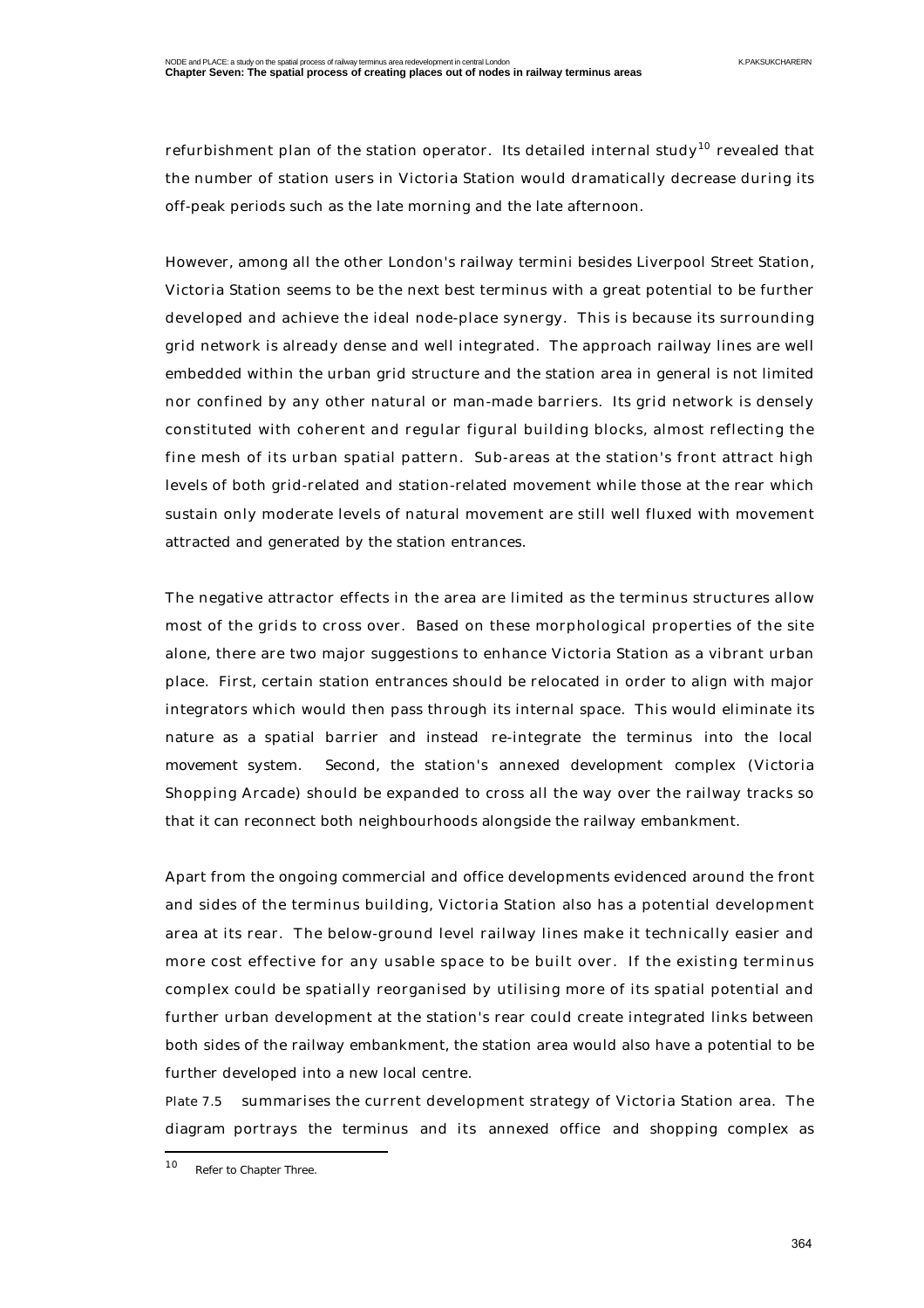**Plate 7.5: Diagram of VICTORIA STATION AREA redevelopment strategy** 

enclosed and isolated entities. The ongoing development projects mostly located to the station's front and sides are not related in any way with the station's internal space. However, the site still accommodates a potential development area at the station's rear.







\* **Euston Station** can be seen as a comparative case to Victoria Station. Similar to Victoria, Euston Station is also an enclosed node located within a mixed vibrant and quiet urban setting (Plate 7.6 ). Both share similarities in terms of the physical and spatial characteristics of their terminus as well as surrounding urban structures. The station buildings are about the same size, with similar ground-level station concourses, platforms and approach railway lines. Although Euston Station area is limited by Regent's Park and the King's Cross railway lands to the west and east respectively and its railway lines act as a more severe urban barrier than those of Victoria Station, both terminus spaces still share approximately the same value of global spatial embedding (1.0020 and 1.0019 for Victoria and Euston Stations respectively<sup>11</sup>) and attract the same percentage of non-passengers  $(18\%^{12})$ . These precise spatial and space use data suggest that both terminus areas are spatially related to the city in a similar way despite being scarred by two completely different station structure layouts $^{13}$ .

Although Euston Station appears to fit well within the urban grid pattern<sup>14</sup>, its internal space, similar to Victoria, is still rather enclosed and segregated from the

<sup>&</sup>lt;sup>11</sup> Refer to Table 7.1, column A: the ratio of the mean integration values of the station's modeling area with and without the internal space.

<sup>12</sup> Refer to Table 7.1, column E: percentage of non-passengers.

<sup>13</sup> Refer to Section 3.7: Discussion and conclusion in Chapter Three: The internal dynamic of railway termini, a comparative study of Euston and Victoria Stations.

<sup>14</sup> Refer to Section 4.4.2a: Euston Station area, the figure and ground study in Chapter Four.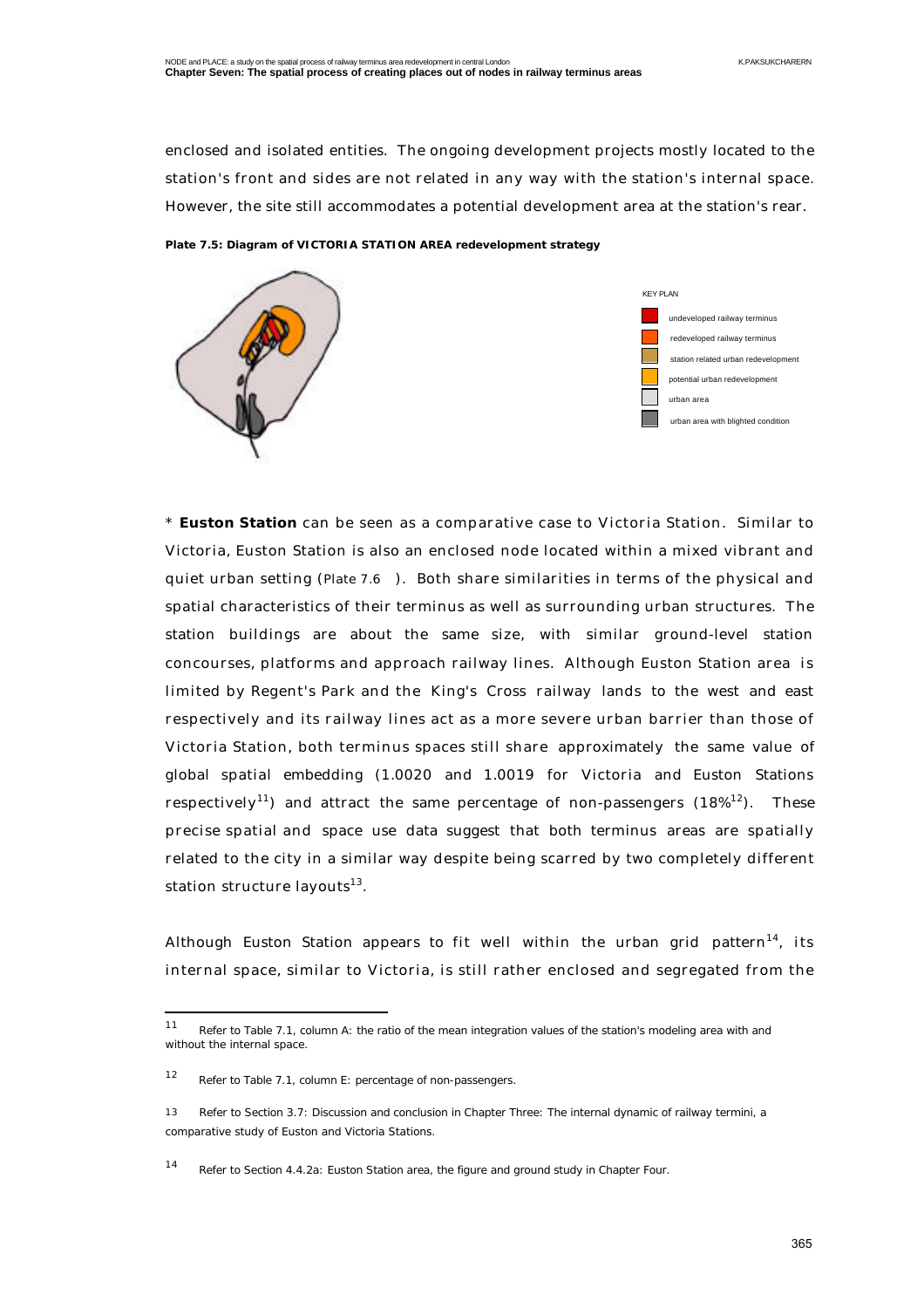urban surroundings. The terminus building is set back at the front from Euston Road. Although one major integrator is drawn into its internal space, it appears to pass through only the front colonnade not the main concourse hall. Its recently refurbished terminus space is well used mostly by transport passengers during the station's peak periods and left almost vacant at other times of the day<sup>15</sup>.

Unlike Victoria, the spatial structure of Euston Station's rear area, especially to the west side of the railway embankment, does not have grid-integration but lineintegration characteristic. Although the grid network is still quite densely distributed, its approach railway lines allow only a few routes to cross over. The spatial configuration of the areas along the railway lines thus appears to be less integrated than that of the front. This also reflects in different levels of movement and types of activity evidenced within the front and the rear areas. While to the station's front there is a vibrant urban environment of mixed business, commercial, retail, residential, hospital, and university land uses, the rear is mostly occupied by quiet and well-kept residential neighbourhoods. However, although low levels of natural movement are recorded, these residential areas are not in a state of blight. According to the detailed spatial analysis<sup>16</sup>, it appears that all sub-areas around Euston Station are tied together by a major grid framework formed by three important integrators: Camden High Street, Hampstead Road, and Euston Road. Despite being less integrated, these rear areas are not segregated as lumps. The current figure and ground study also confirms that the overall urban physical pattern around the terminus structure is dense and coherent throughout.

The development potential of Euston Station area is not limited spatially but by the building height control area called 'the St.Paul's Height'. The regulation prevents any large scale vertical building development in the area that would block the view of St.Paul's Cathedral from Primrose Hill. The area is thus still largely undeveloped as large scale development projects built horizontally are considered less feasible by developers. The office complex in front of the station, including all other high-rise buildings in the area, were constructed before the commencement of this regulation. Although there are also some other small scale retail, business, and residential developments within the Asian communities located alongside the station building, they are not related in any way with the terminus space.

<sup>15</sup> Refer to Chapter Three.

<sup>16</sup> Refer to Section 5.3.2a: Axial analysis of Euston Station area.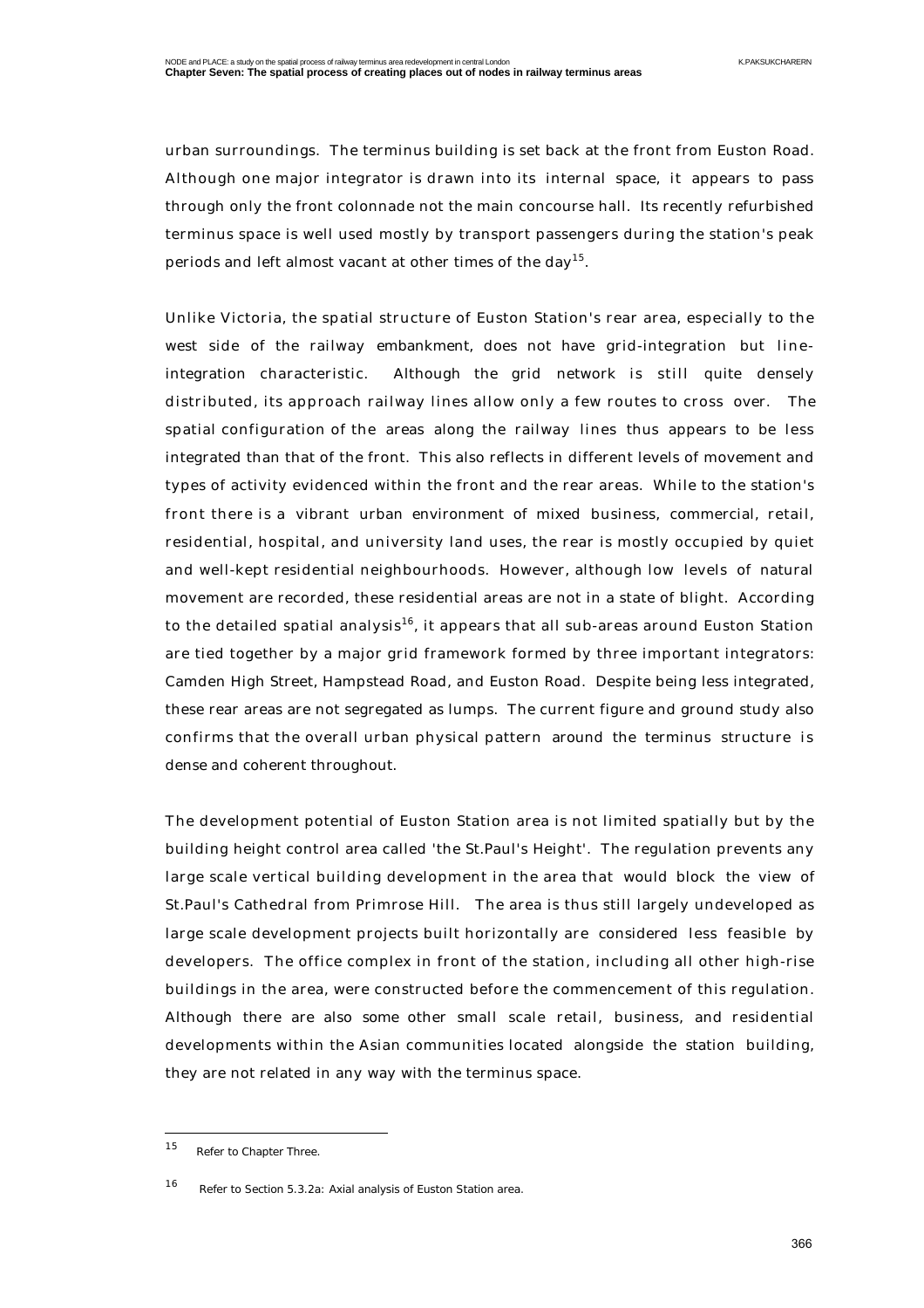



The suggestion to improve the vibrancy of Euston Station is to create more connections between the neighbourhoods alongside the railway tracks. This is simply to increase the spatial potential for the station's internal space to become well embedded within its urban setting. The station's front entrances should be more directly connected with Euston Road instead of being hidden behind the bus station and other blockades in Euston Square Garden and the station's forecourt. The station should also provide more direct entrances from its rear areas so that the integrators can be drawn in from all directions.

\* **Charing Cross, Cannon Street** and **Fenchurch Street Stations** can all be seen as enclosed nodes on elevated viaduct structures located within vibrant place settings (Plate 7.6, 7.7, and 7.8 respectively). Although their urban grid structures are densely interconnected and well integrated, their internal spaces appear to 'float over' and be segregated from the surroundings. However, despite the topographical limit of the Thames, Charing Cross and Cannon Street Station areas still outperform Fenchurch Street Station area as their grid networks appear to be more coherent and densely intensified. In the latter case, the grids become more sparse in the areas further down the railway lines as a result of some waste pocket spaces attached to the railway viaducts themselves. The urban settings of Charing Cross and Cannon Street Stations thus provide a greater spatial potential for their internal spaces to be embedded. Additionally, both termini also have a direct access to their concourse halls from the street level at their front while Fenchurch Street Station is completely elevated above ground. The two termini are more spatially integrated and record relatively larger percentages of non-passengers and non-transport related uses than that of the Fenchurch Street.

In general, these three termini can be seen as being similarly surrounded by vibrant sub-areas that sustain good levels of natural movement. Their station entrances create

**Plate 7.6: Diagram of EUSTON STATION AREA redevelopment strategy**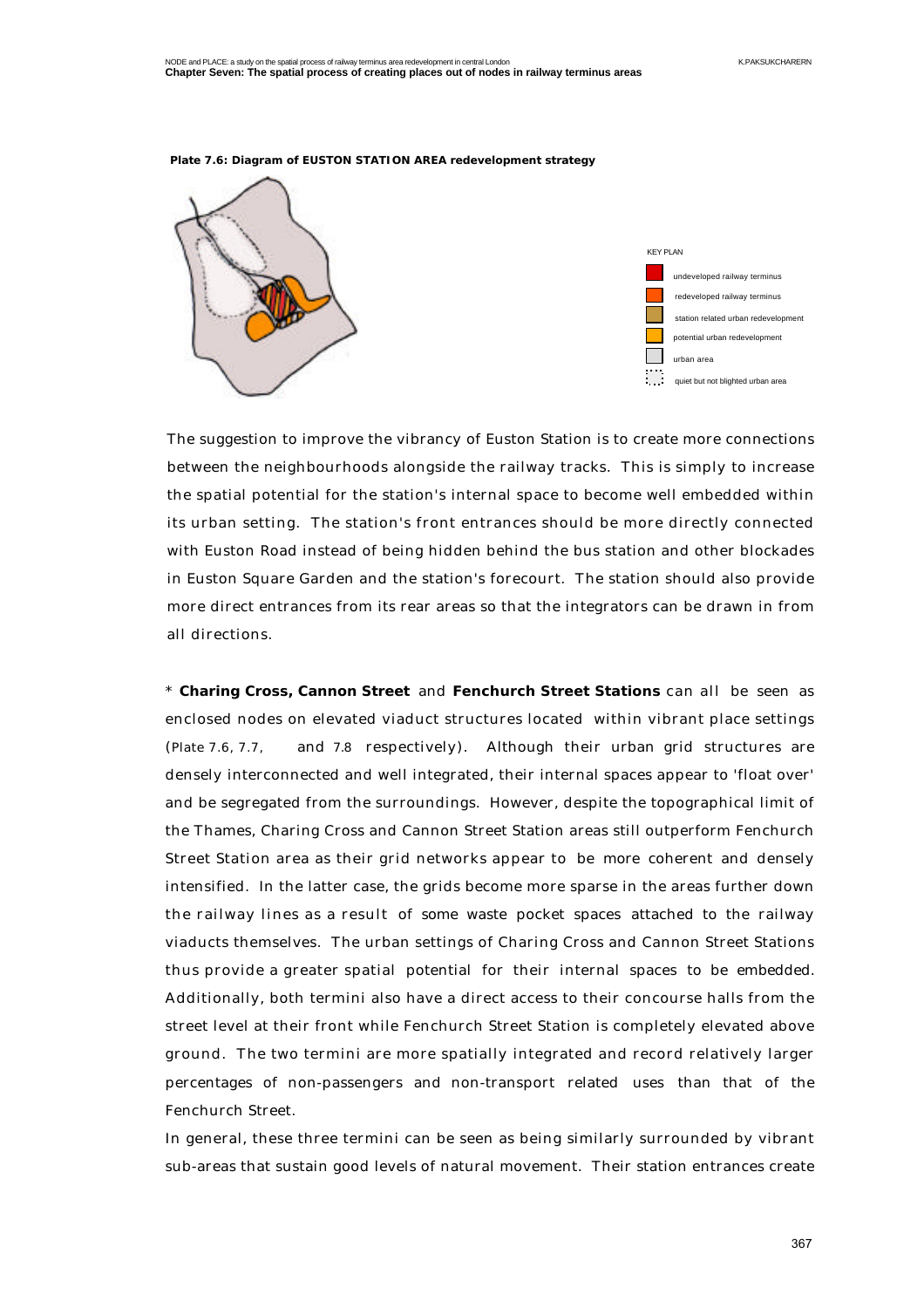fluxes of movement adding onto such grid-related movement in some of the sub-areas. Only Fenchurch Street Station area still has undeveloped sub-areas adjacent to the railway viaducts further down the lines where low levels of natural movement were recorded. This is simply because Cannon Street and Charing Cross Stations have a rather limited rear area where their terminus structures create very little effect upon the surroundings.

However, their topographical limitation means that Charing Cross and Cannon Street Station areas have less spatial potential for future urban development compared to Fenchurch Street Station area. Both terminus areas almost have no room for future grid intensification that could take advantage of both station-related and grid-related movements and be further developed into new local centres. Large scale building developments at Charing Cross and Cannon Street Stations were mostly constructed using the air-rights above and beneath the terminus structures or limited to some specific locations where some plots of lands were still available such as the riverfront area in the case of Cannon Street Station and the east side area of Charing Cross Station. For Fenchurch Street Station, the developments occurred both above and immediately around the terminus building with some ongoing projects also evident further along the railway lines.

The option to move the concourse halls down to the ground level in order to provide some direct spatial connections with their surrounding grids might be too costly and technically complicated as it would require reorganising the railway track and platform systems. Thus, it seems that these three elevated termini might not be able to completely transform into vibrant places to the same degree as the more successful Liverpool Street Station. However, their internal spaces could be re-engineered so that they would be more spatially embedded within their already vibrant urban place settings. In order to achieve this, Fenchurch Street Station needs a more complicated spatial rearrangement than the other two as its internal space is completely elevated above the ground level in all sides. This might be done by creating a 'transitional concourse space' which can be accessible from its surrounding sub-areas at the ground level of the terminus. This transitional space could function as the station's foyer which would provide some better links between the street grids and the elevated concourse hall. Charing Cross and Cannon Street Stations should provide more direct accesses and visual connection to their concourse halls especially from the sides and rear where the level differences are large. Their existing front entrances should be improved in a way that the station concourses become more open and directly accessible from the street grids.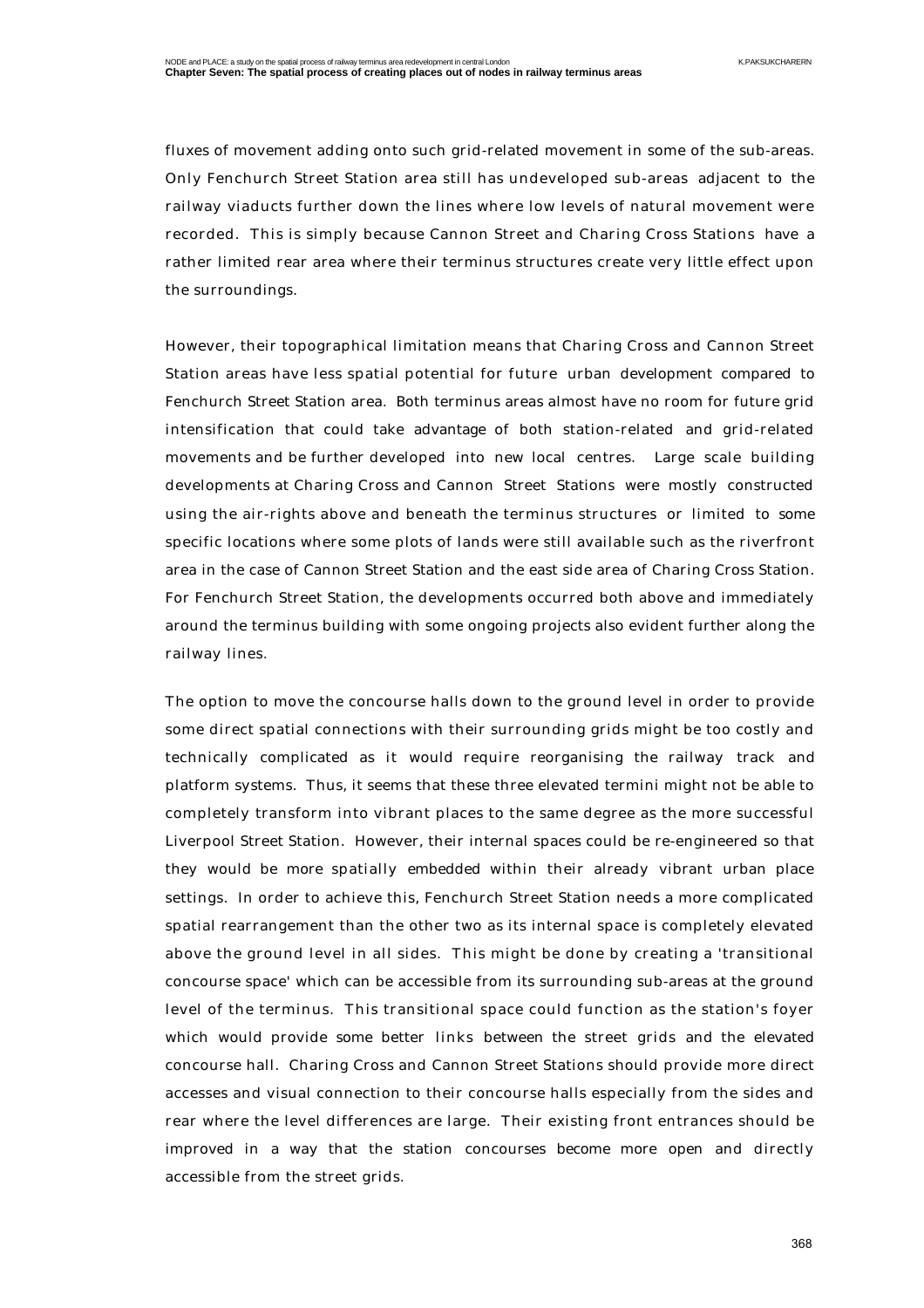However, Fenchurch Street Station area appears to have a better development potential than the other two termini as it has no topographical limit and still includes more undeveloped plots of lands at its rear, evident as gaps of varied sizes in its current figure and ground pattern. Some waste pocket spaces located further down the railway lines including their viaduct spaces provide 'rooms' for the urban grids to be more intensified around the terminus structures.







### **Plate 7.8: Diagram of CANNON STREET STATION AREA redevelopment strategy**





### **Plate 7.9: Diagram of FENCHURCH STREET STATION AREA redevelopment strategy**



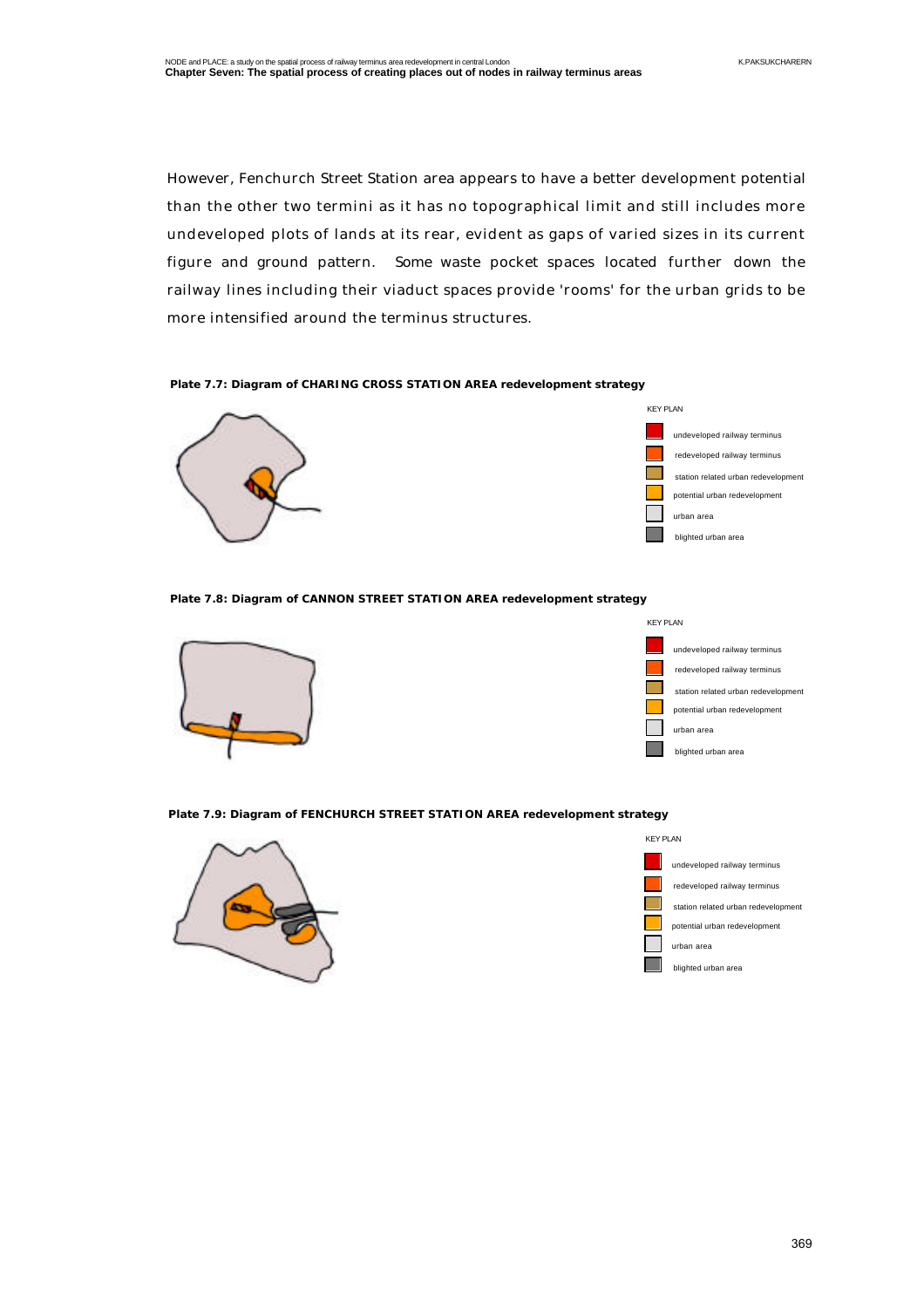\* **London Bridge** and **Waterloo Stations** are both enclosed nodes elevated on viaduct structures which locate within slightly blighted urban settings (Plate 7.10 and 7.11 respectively). Their bold spatial characteristic is the sparsely grid network that accommodates several waste pocket spaces as well as other urban barriers besides the terminus structures themselves. Both terminus spaces, also recently refurbished, were completely elevated above ground level. The station concourses are connected to their surrounding streets only through a series of ramps, steps, and underground tunnels. Thus, they are not embedded well within their spatial settings. However, London Bridge Station appears to outperform Waterloo as its front ramp acts as a transition space. Two integrators connect Borough High Street to the front with the concourse hall through this ramp. On the contrary, no significant integrator can be directly drawn into Waterloo Station's internal space. However, both termini attract approximately the same percentage of non-passenger (12% for London Bridge and 13% for Waterloo) and record very close percentages of retail and catering spaces (39.9% for London Bridge and 40% for Waterloo). This suggests that their surrounding urban grids might be distinctively structured despite their general similarities.

Similar to the other three elevated termini (Charing Cross, Cannon Street and Fenchurch Street Stations), London Bridge and Waterloo Stations appear to 'float over' the urban grid networks rather than being a part of them. However, the surrounding grids of the first three termini are more densely interconnected while those of the latter two are more sparse and less coherent. This is because London Bridge and Waterloo Stations are entangled by the railway structures both at their front and rear. Most of their viaduct structures have also been blocked off to accommodate other uses. Some are attached with waste pocket spaces which consist of fenced parking lots, vacant fields, or deserted playgrounds. Both station areas are also limited by some enclosed and segregated properties such as Guy's Hospital (in case of the London Bridge) and the Southbank area, St.Thomas Hospital, and Lambeth Palace (in case of the Waterloo). The spatial grids around both terminus structures thus appear to be sparsely built up. Their figure and ground studies also reveal loose and less coherent figural blocks constituted around large gaps scarred by the railway lines.

As both termini appear to have their entrances rather hidden from the main front roads, movement recorded within their front areas are largely influenced by other major attractors. Their sub-areas record high to moderate levels of natural movement in general. In some sub-areas especially those along the rear side railway lines, low natural movement rates are recorded and the negative attractor's effects are evident. These are the areas whose urban grids are interrupted by blocked viaduct and waste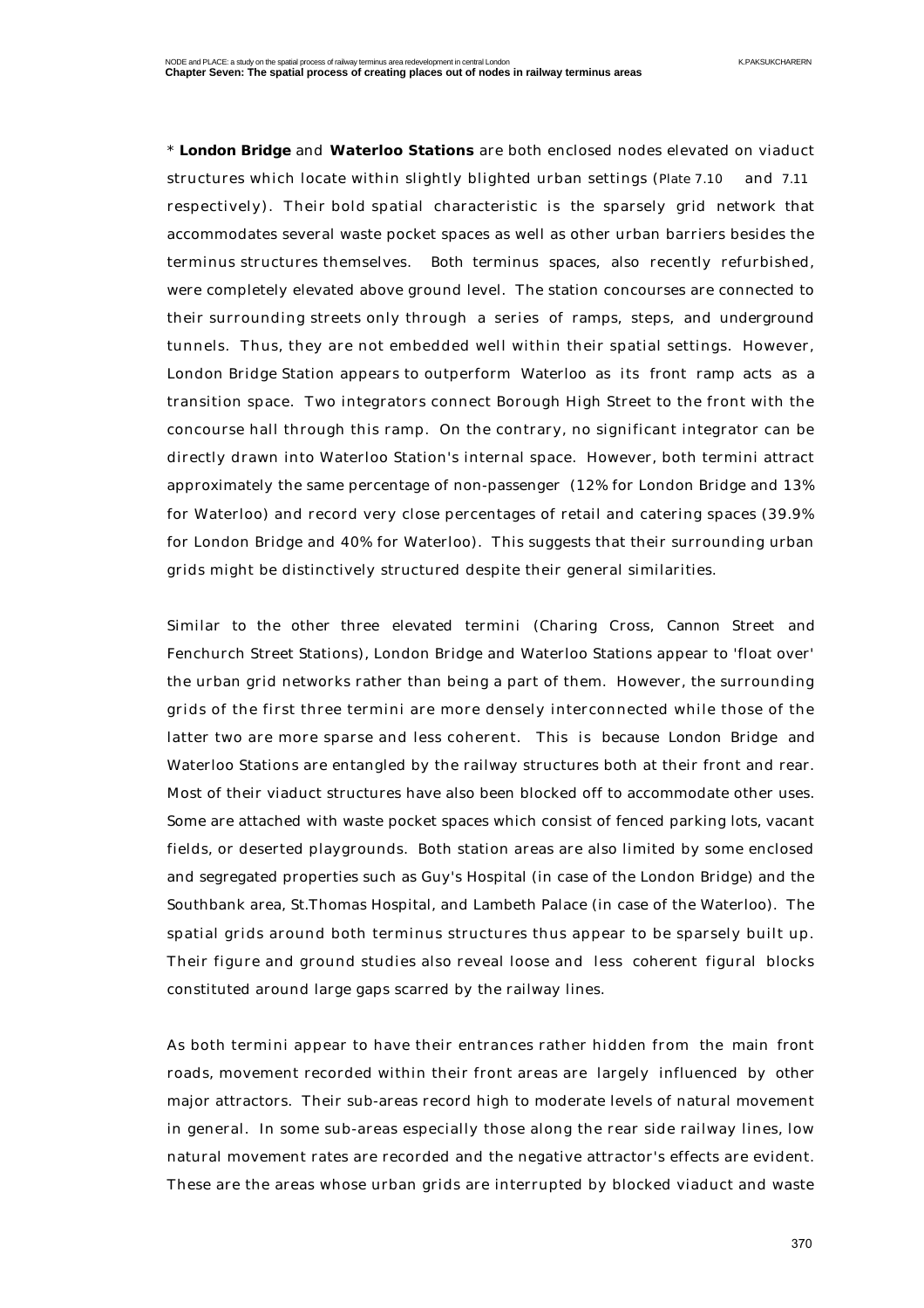pocket spaces or enclosed properties. They have a slightly blighted condition. Some locations include deserted building structures in a state of disrepair.

Despite several spatial similarities, London Bridge Station area still has a better development potential than Waterloo Station area. This is simply because the first area is less limited by enclosed properties than the latter. London Bridge Station area has more available spaces for future urban development. However, both areas accommodate several vacant plots of land which have been left deserted or fenced off as waste areas. These areas provide a great development potential to create a more intensified grid network around the terminus structures. However, the ongoing urban developments at London Bridge instead focus intensively along the riverside. Those at Waterloo Station area include a large scale urban redevelopment at the Southbank and some smaller projects located to the station's front beyond the railway lines as well as to the east side. These developments create a more intensified grid pattern around the terminus building. The Southbank's urban redevelopment at Waterloo Station area proposes to bring its elevated pedestrian network down to ground level to be able to make more sensible connections with the surrounding grids. However, all developments do not appear to create any spatial link with the terminus spaces.









**Plate 7.11: Diagram of WATERLOO STATION AREA redevelopment strategy** 



However, the new development plans for both termini suggest that some large scale office, hotel, and commercial complexes are to be built on top of the station buildings and their platforms. They will include a plan to extensively re-engineer their internal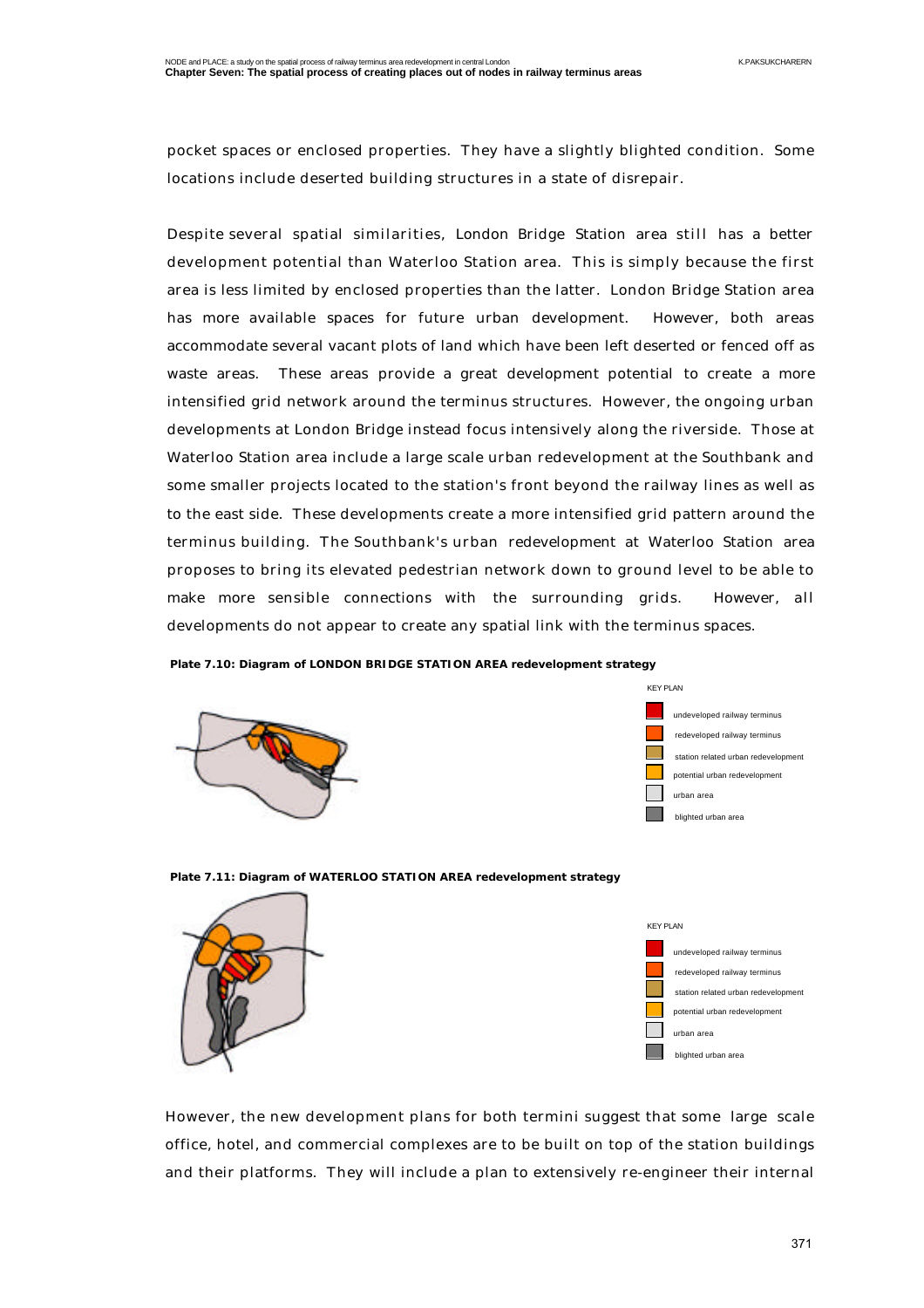spaces. The proposals are to move the concourse halls of both termini, now elevated above ground level, down to the street level in order to extend the length of the rail platforms all the way into the existing halls. If such proposals were realised, it seems likely that both London Bridge and Waterloo Stations would become more integrated within their surrounding grids. They could also be transformed into vibrant urban places if their spatial potential was fully utilised in the same way as at Liverpool Street Station.

\* **Paddington Station** is an enclosed node located within a blighted urban setting (Plate 7.12 ). Although the station has been recently refurbished and now accommodates more retail and catering spaces including the new airport check-in facilities, only 9% of the station users are non-passengers. This means that most people come to use the station for transport purposes. The spatial embedding values reveal that the terminus space is not very well embedded in its spatial setting. This is due to the fact that the station is rather enclosed and hidden behind the railway hotel. As a lower level terminus, the significant level difference of four metres between the concourse hall and the surrounding streets also makes their spatial connections overly complicated.

The spatial segregation of the station's internal space is also a result of the disrupted urban grid structure. In other words, the station site does not provide the spatial potential for the terminus space to become fully embedded. The grid network of Paddington Station area is severely disrupted not only by the railway structures and railway lands but also the Canal Basin and the Westway, all located to the north of the terminus. Its physical and spatial patterns show a large gap representing the urban incision caused by these barriers. The negative attractor effects are clearly evident within their immediate surroundings. Although the station area in general still records moderate levels of natural movement, the railway lands site is totally deserted of pedestrian.

However, the ongoing Paddington Basin development does not utilise well the spatial potential of the site. The spatial analysis of its proposed development plan revealed that the new complex is segregated as a whole from its surroundings. It does not draw enough integration into the site to be able to establish itself as an embedded part of the existing grid network. Due to the level difference between the development complex and the terminus space, both entities have complicated spatial connections through ramps and steps. Its future figure and ground pattern also reveals that the new development complex appears to narrow down, but is unable to eliminate, the gap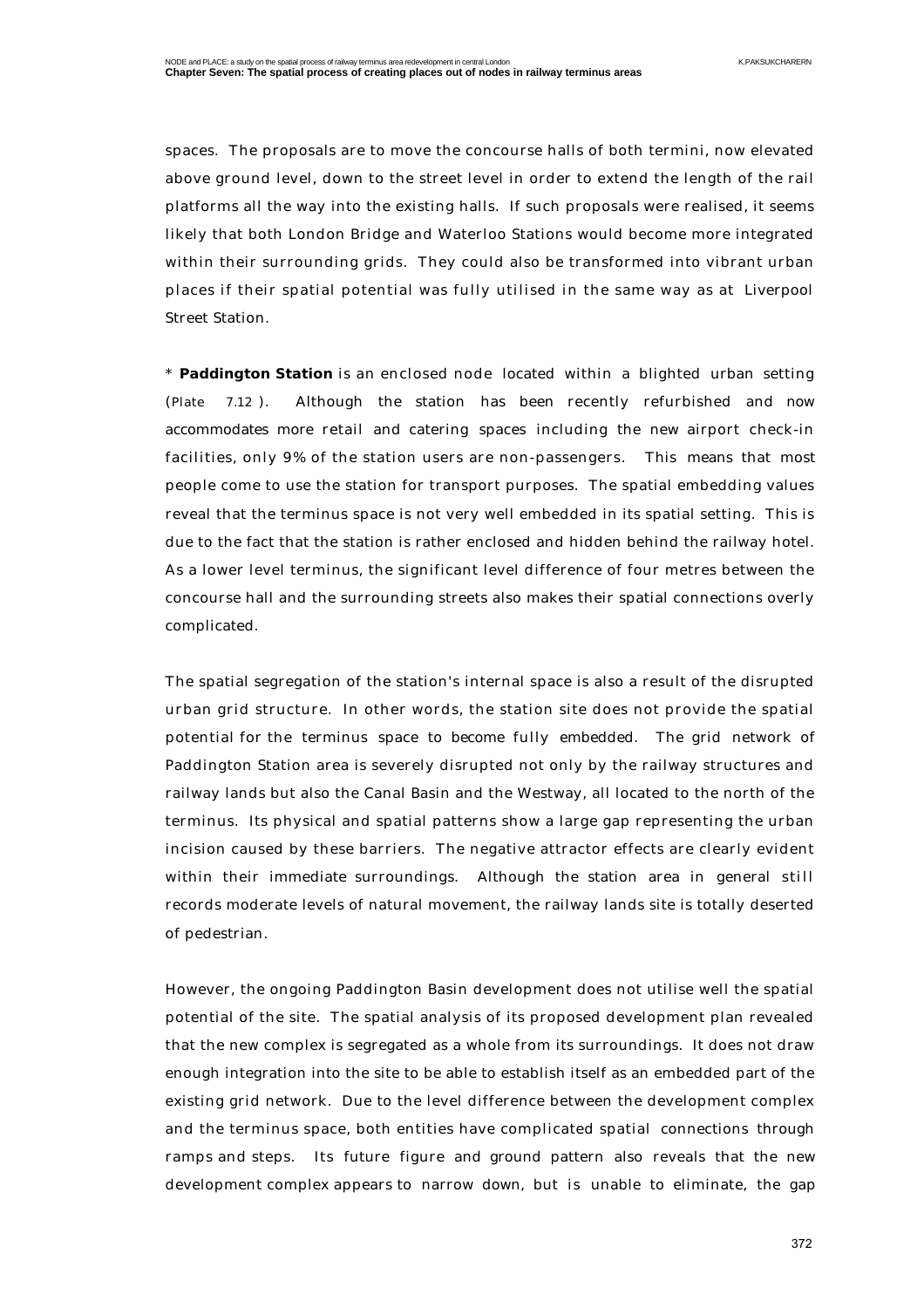formerly caused by urban barriers. It also does not create a coherent figural pattern with the surrounding area.

Being a below ground level terminus like Liverpool Street Station, a multi-layered environment should be introduced in its internal spatial arrangement. The street level gallery crossing over the lower level station concourse space could be created as a direct link between the Paddington Basin development complex, to the north and east of the terminus, and the west side neighbourhood. This proposal would embed the terminus space into its setting as well as drawing integration to the station complex from the station side. As the Westway is a strong barrier and difficult to break through, the development complex should consider drawing more integration from its east and south neighbourhoods including creating more connections across the Canal Basin.



**Plate 7.12: Diagram of PADDINGTON STATION AREA redevelopment strategy** 

\* Similar to Paddington, **Marylebone Station** is a node located in a blighted urban setting (Plate 7.13 ). The station is set back from the busy Marylebone Road in a quiet neighbourhood of office, hotel, and residential areas. Its internal space has also been refurbished to accommodate more retail and catering spaces. However, it is not well embedded in its urban setting. The grid network of Marylebone Station area does not provide a good spatial potential for the terminus space as it is severely scarred by the railway lines and various enclosed residential properties. Its internal space draws only 12% of non-passenger which means that the station can become very quiet during off-peak periods.

The urban grid structure of the front area of Marylebone Station is clearly distinctive from that of its rear. While the front side has a grid-integration characteristic and is densely distributed, the rear has a line-integration system and is clearly disruptive. The figure and ground study also reflects different patterns between both sides. While dense and coherent figural block pattern is evident at the front, the rear has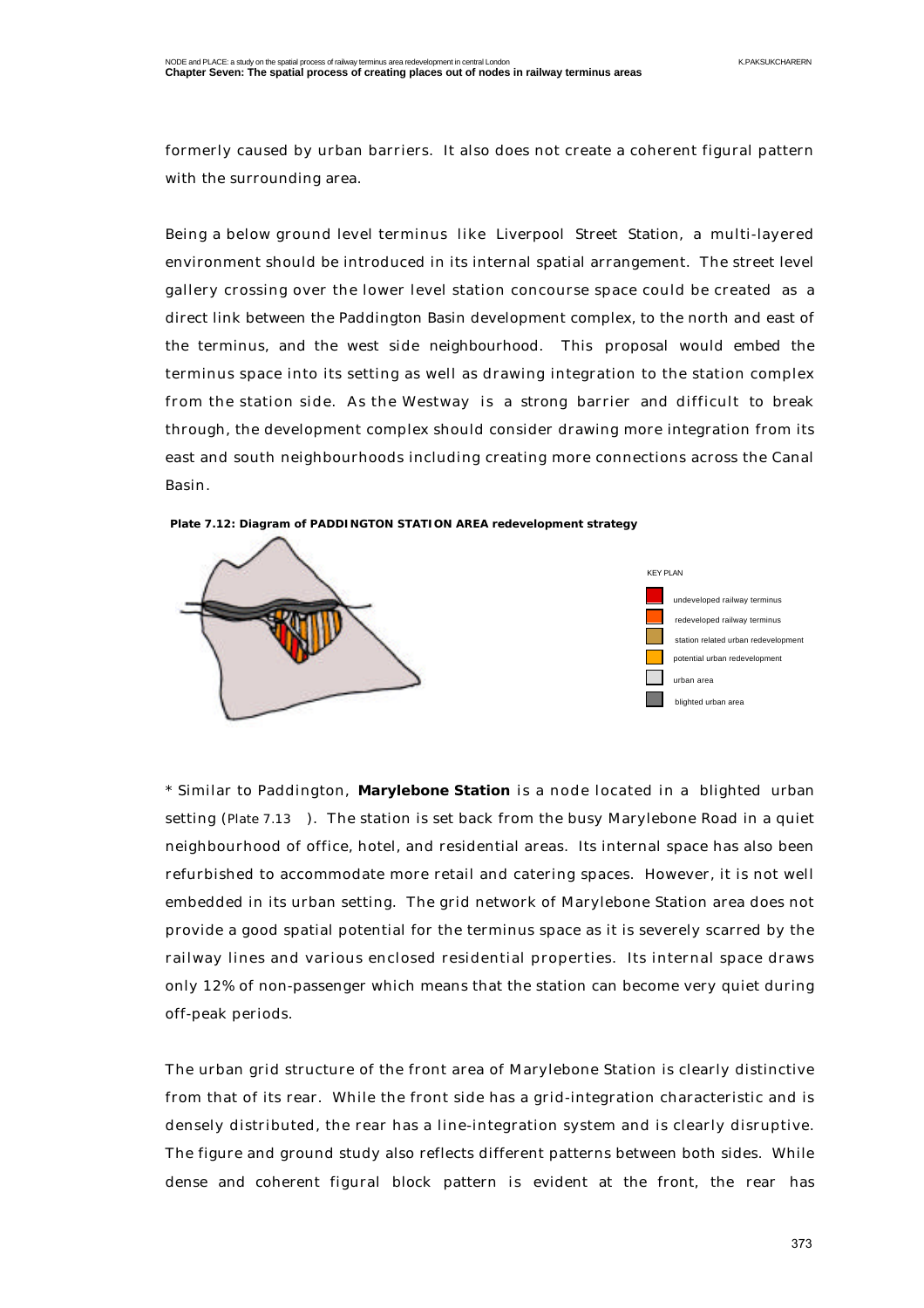fragmented and loosely constituted blocks with a clear urban incision. The negative attractor effects are also evident within the immediate surroundings of these barriers while the front area records high levels of natural movement. Residential neighbourhoods alongside the approach railway lines are rather enclosed and extensively blighted.

The urban developments in Marylebone Station area are attached to the terminus structures but have no spatial relationship with the station's internal space. In order to embed the station into the grid network, first of all, the existing enclosed residential properties at the station's rear should be opened up more and draw integration into themselves. These integrators should be aligned to create east-west connections across the railway tracks, linking together the neighbourhoods on both sides. This is to create a more interconnected and integrated urban grid structure in order to improve the spatial potential for the terminus space to become fully embedded. The station building itself already has a potential to align some integrators to pass through its concourse. Marylebone Station area has a great potential for future development as it accommodates several undeveloped plots of land especially those alongside the terminus structures which have been left in a state of blight.



**Plate 7.13: Diagram of MARYLEBONE STATION AREA redevelopment strategy** 



\* **King's Cross Station** is a node located within a very blighted urban setting (Plate 7.14 ). Although the terminus building is located along the busy Euston Road and its internal space draws several integrators into itself, the severely disrupted urban grid network does not provide the spatial potential for the terminus space to be well embedded. The station draws only 14% non-passengers and records 35.5% of retail and catering spaces.

The urban grid network of King's Cross Station area is extensively disrupted by the entanglement of railway infrastructures and railway lands. This urban incision is clearly evident in both the spatial and physical urban patterns as a large 'void', taking up an area of approximately 160 acres, the largest brownfield site in Europe. This void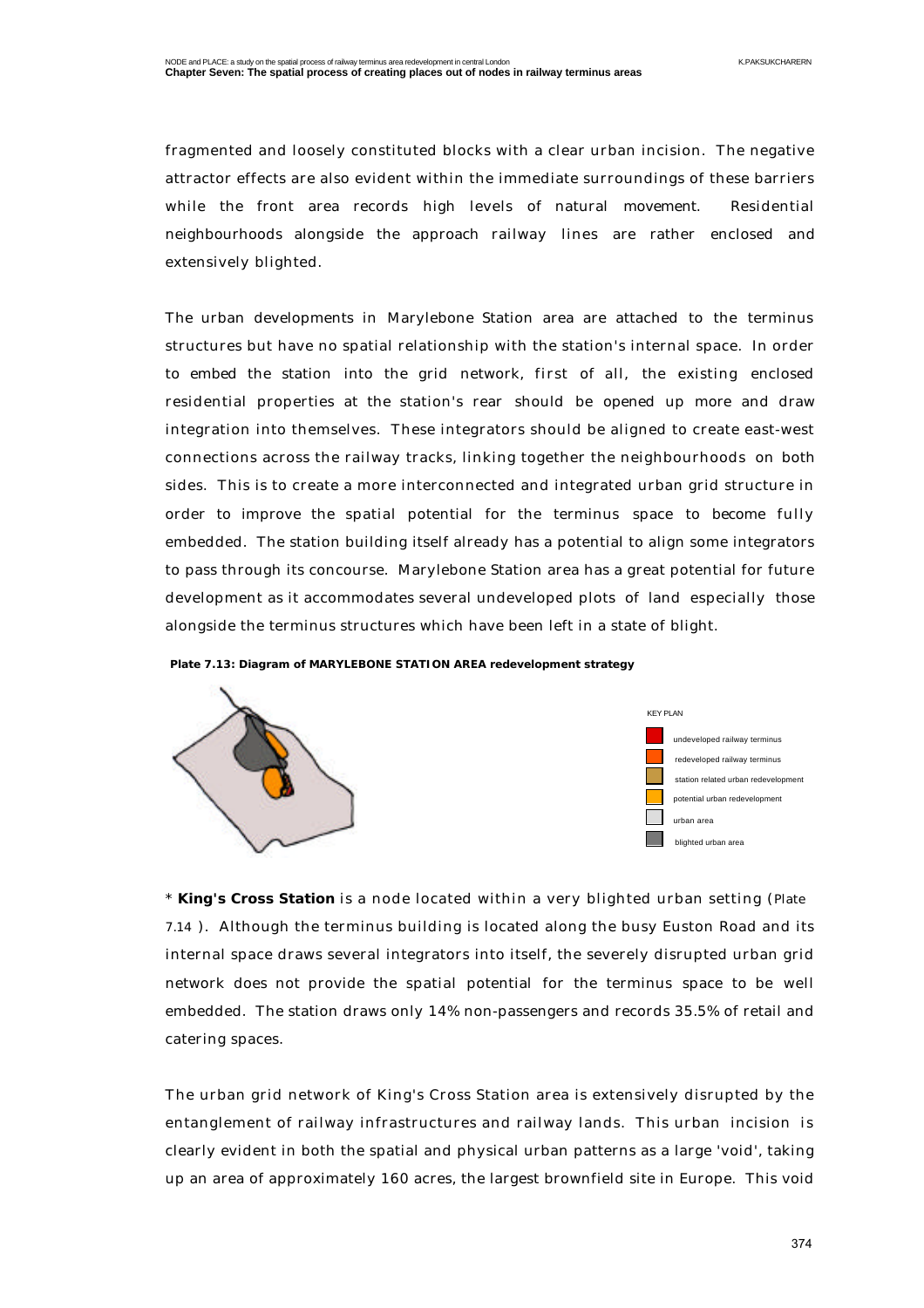is bordered with residential neighbourhoods whose spatial structure is segregated. These areas are seen as fragmented and loose figural blocks attached to the large void in the station area's figure and ground study. The railway land site, including these adjacent neighbourhoods, is certainly blighted. Some locations are occupied by dilapidated building structures and are almost devoid of pedestrians. The negative attractor effects are extensively evident to the rear with very low rates of natural movement being recorded. The station's front area is busy with both grid-related and station-related movement.

The early major development projects at King's Cross Station area include a large scale housing complex located to the south and the British Library to the east with some other residential projects along the Union Canal. With the recent approval of the Channel Tunnel Rail Link project the railway land site including both King's Cross and St.Pancras Station buildings are to be extensively spatially reorganised. St.Pancras Station will become the new terminus for the Eurostar train service. It appears that the node characteristic of both termini will become strengthened further. However, the success of this large scale redevelopment project that could potentially make the termini significant places within the city structure critically depends on its spatial configuration. If the stations' internal spaces and the new development complex are well integrated with the urban grid network and the urban void is eliminated or filled with a more intensified grid, King's Cross Station area still has the spatial potential to be further developed into a new local centre.



**Plate 7.13: Diagram of KING'S CROSS STATION AREA redevelopment strategy** 

### **7.3 EPILOGUE**

The review of London's mainline railway terminus areas and their development potential within a node-place conceptual framework suggests a theoretical model in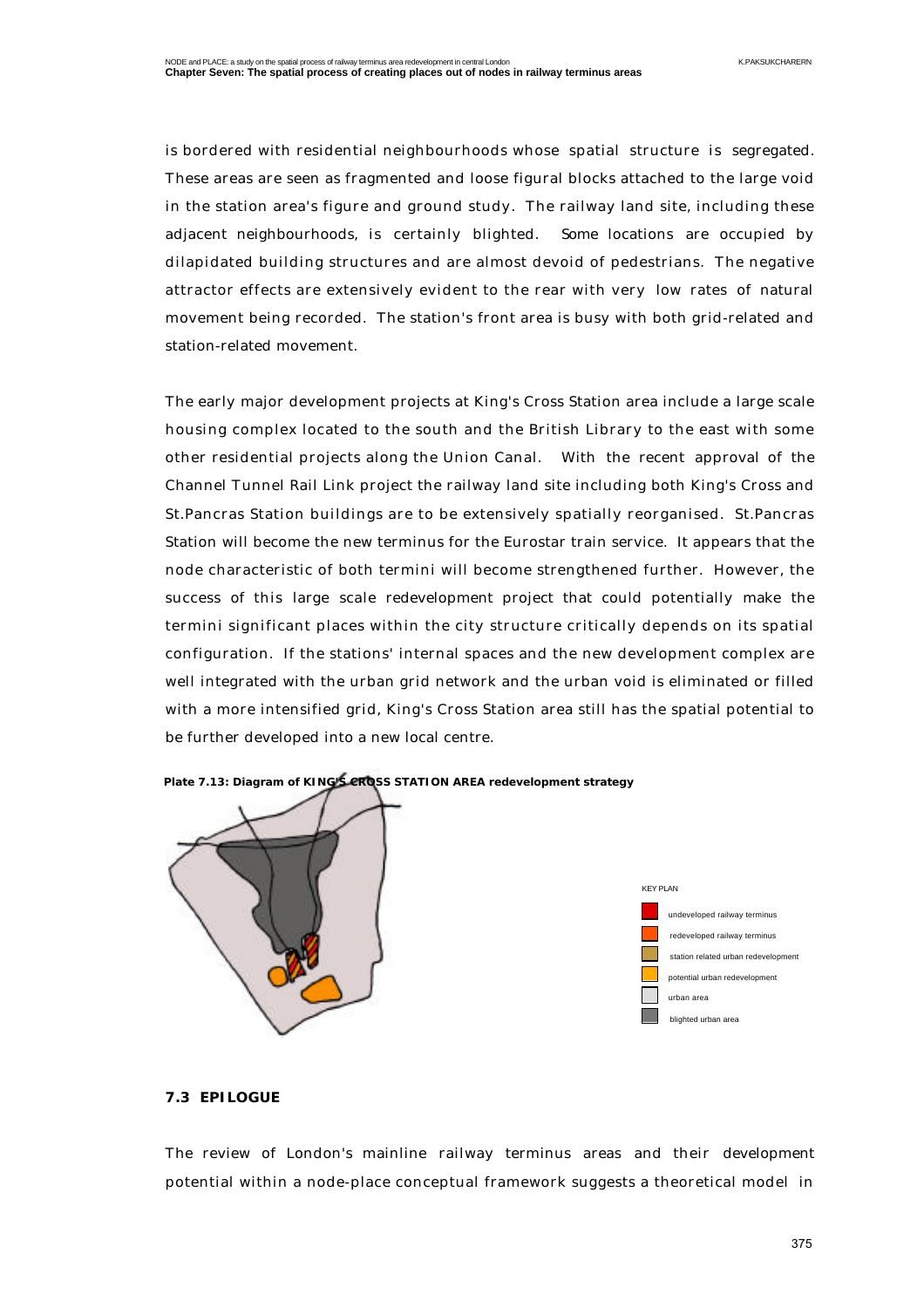which a transport node such as a railway terminus could be transformed into a vibrant place. The model is elaborated as follows;

- Railway termini must have internal spaces well embedded in their spatial settinga so that they becomes an integrated part of the local movement system. This is to attract a good level of natural movement to complement the deterministic movement within the concourse space, creating a mixed-use environment whereby the station users consist of not only passengers but also urban dwellers. Through a movement economy process, movement seeking functions such as retail and catering could then be successfully developed in proportion with levels of urban dwellers who pass through the station throughout the day, influence by the urban grid configuration not train timetables. A well embedded terminus space thus has a better potential than a segregated one to sustain a vibrant environment of mixed activity, both transport and non-transport related. To enable this to happen, first of all the station's surrounding grid structure has to be densely interconnected and integrated in its larger urban network. This is to establish a spatial potential for the terminus space to draw a number of significant integrators into itself such that the station, as a point attractor, could also become a configurational attractor.

- The well interconnected and integrated grid network of the terminus area means that the external station structures such as the approach railway lines and all other related structures have to be well embedded and avoid creating severe disruption to the urban grid structure. This is to eliminate the negative attractor effects which occur as a result of the interruption of the natural movement system, a major cause of urban blight.

- In the case that the urban grid structure is extensively disrupted or severely discontinued by the terminus structures, station area redevelopment proposals should create more spatial links by reconnecting the grids on both sides of the railway tracks. Using the air-rights above or beneath the railway lines, the new development complex should eliminate the urban incision by establishing itself as a linkage between the two formally separated neighbourhoods. Practically this is to create a pedestrian grid network that can overcome the transport infrastructure in the area in order to eliminate the negative attractor effects and to revive the natural movement within the system. Similar to the station's internal space, the new development complex should fully utilise its spatial potential by appropriately drawing integration into itself in order to encourage a good level of natural movement into the site. This is the only effective way to eliminate the negative attractor effects and at the same time to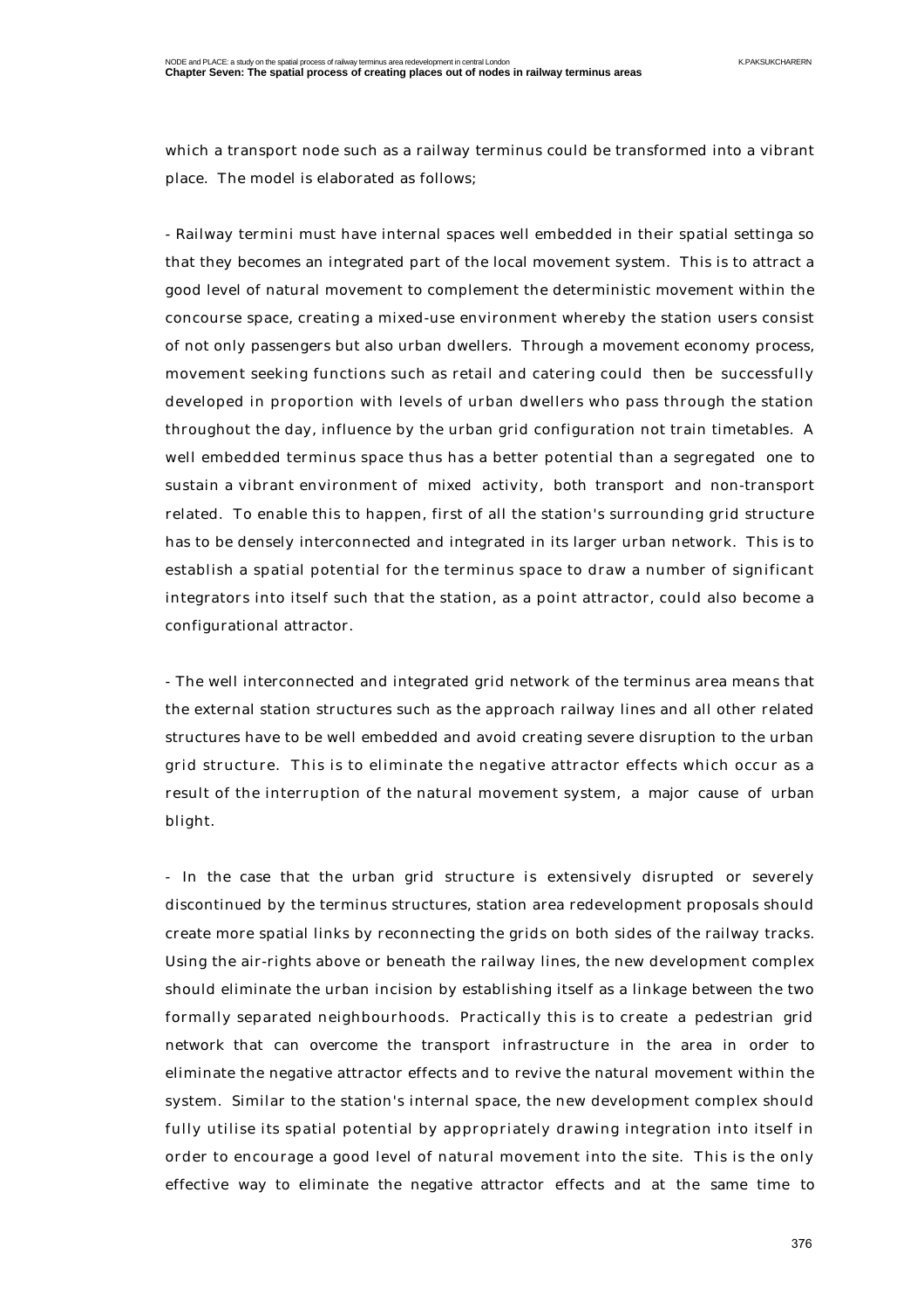stimulate the movement economy process that can bring about the development of new land uses in the area.

- The potential of the newly developed station complex to become integrated in its larger urban network means that the location of the terminus area itself in the city is crucial. The strategic location where the terminus area has no topographical limit nor is confined by other barriers is necessary to guarantee the successful creation of a place from a transport node. An area that is well interconnected and integrated with the city's grid structure in all directions would have a greater spatial potential to draw integration into the site and be further developed.

- Since the spatial potential is provided by the urban grid structure, the terminus space can be successfully embedded within its spatial setting by drawing integrators into its concourse hall. The key is to find some spatially integrated line(s) to be extended into the station and make them connected or aligned with other integrators on the other side. If the station is elevated, the transitional space should be created at its ground level in order to establish more spatial connections between the high level terminus space and the surrounding streets. The best option would be to extensively reorganise the terminus space and bring the concourse hall down to the street level.

- The terminus space should be spatially reorganised in a way that its internal space influences a clear right-of-way for each important function. To become a vibrant and effective urban place, all activities, both static and moving, should co-exist without any severe interruption to one another. As the deterministic movement inside the station has been proven to be influenced by the internal spatial configuration, the location of all station functions can then be arranged in correspondence with the configuration itself. The urban grid configuration of the station setting must also be examined in order to identify the probable natural movement pattern inside the station. The location of key station functions that usually dominate the station concourse, such as ticket office, waiting area before the train timetable billboards, etc, could then be arranged in accordance with the natural movement pattern. The option of a multi-layered environment thus becomes more desirable as such spatial arrangements can cope with a large amount of static and moving activities that converge within the terminus space.

- The station complex should help create more direct accessibility to the station concourse in all directions. This is to create the attractor effects that would bring about additional station-related movement to complement the grid-related movement within the station's surrounding areas. This combination of movement types which